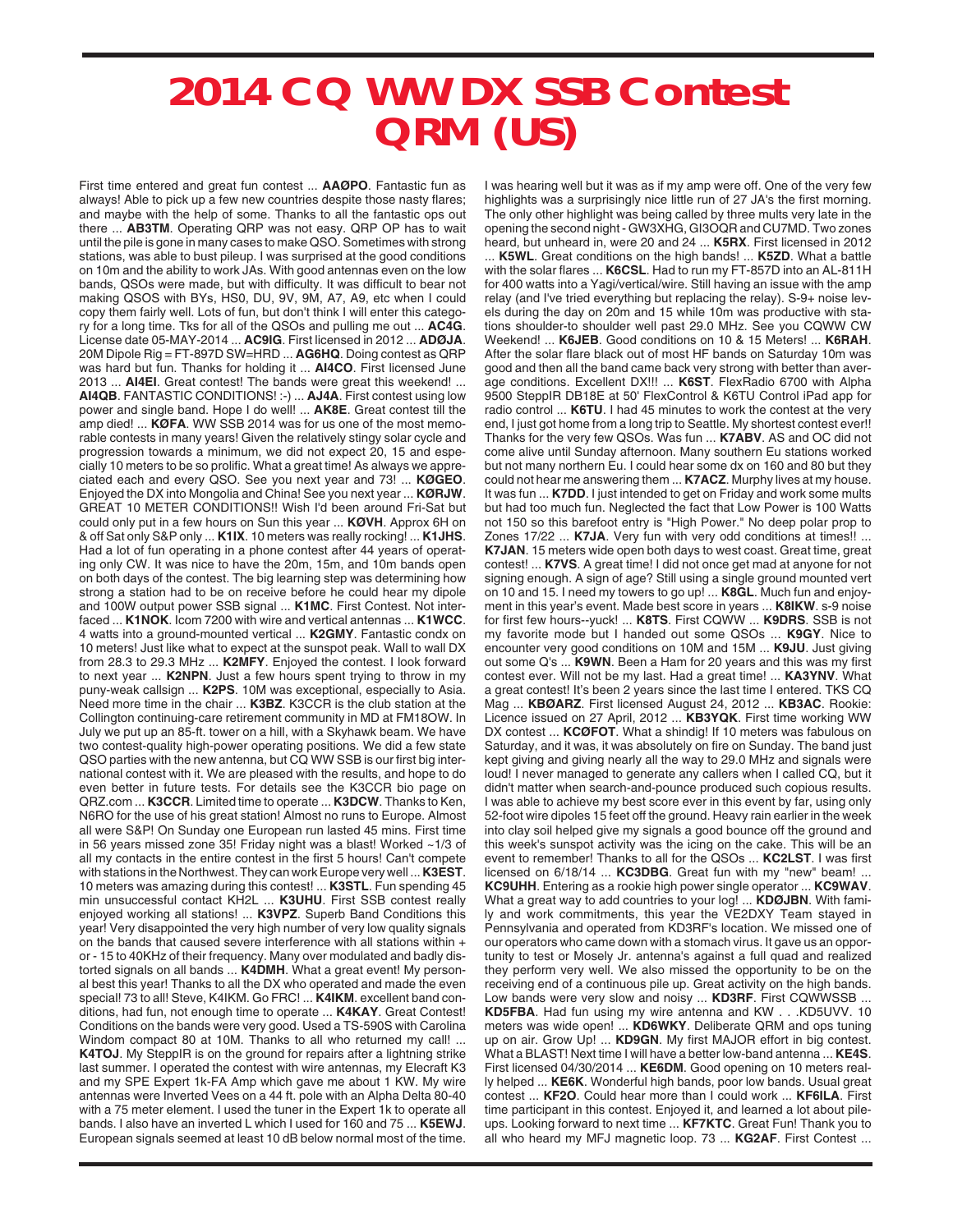**KG5DEC**. Many bad audio. Tons of splatter. Had fun ... **KG9Z**. 5-10 minutes for a station to ID takes the fun out of the hunt and pounce ... **KI7DG**. Noise, Noise, Noise, 59+10, +20, +30 on lower bands. Lots of QRM (especially 15 meters). Many zone 20 stations! Got some sleep especial second night after deciding the lower bands were a bust. Noted when dark comes and bands die it's like someone turned off a switch ... **KI7M**. Didn't have much time, only 80 meters this time ... **KJ8O**. 10 meters was awesome! ... **KK4RV**. RADIO IS A STOCK YAESU FT-817ND. MAXI-MUM POWER OUTPUT WAS 2 TO 4 WATTS DEPENDING ON THE BAND ... **KK7VL**. Portable in the park ... **KM5VZ**. First totally solo test! What a blast. Thanks to everyone for your patience ... **KM8Q**. Operated 9 Hours, 150watts, IC-7800 & KLM LPDA @ 55' ... **KN4KL**. Why do we have contests? To prove the bands aren't dead even when there was an x2.0 solar flare and a cupla m class ones there were still plenty of stations to work on all bands! Although some, but not all Q5,S5 Eu. stns. never copied my KW! ... **KS7T**. Just spent a few hours chasing DX when I had the opportunity. Condx seemed fantastic ... **KT4Q**. AMAZING band conditions for a decaying sunspot cycle - but W3LPL predicted this in Dayton CTU. 20m was open worldwide after 2AM local time. Worked Zone 23 and 24 in same contest from my location first time ever - plus Mongolia. A 10m run was working mobiles in DK land late Sunday evening their time. Lots of fun, it ended all too soon -even after 48 hours! ... **KU4V**. K3 / N1MM / Hex Beam / Delta Loop / Beverage. DX stations were very weak Fri night/Sat morning on 80m. 10m seemed to be open all of the time, but propagation was never spectacular. Did not operate Sat night on 80m due to a migraine. Many thanks for the Qs! ... **KV4QS**. Approached this casually and then had a lot of fun! SFI of 217 with low noise made this contest lots of fun! ... **NØLD**. Used HF2V on 40M and 80M. Used Cushcraft X7 on 10, 15, and 20 meters. The 15 and 10 meter bands were a lot of fun. Great openings and I just operated S&P ... **NØODK**. GREAT conditions ... **NØSMX**. First foray on to HF from the new QTH using a barefoot IC-746 feeding an MFJ-1786 Super Hi-Q Magnetic Loop antenna. Also, first time entering the CQ WW SSB contest. Great fun! ... **NØUK**. The contest was super fun! ... **NØZC**. First CQ WW as High Power! ... **N1UR**. Great fun and one of my favorite contests! ... **N1YE**. Excellent conditions. Worked Zones 25 & 30 from Long Island on 5/8 vertical ... **N2SLO**. Great contest! We wish there was a low power category for multi transmitter! ... **N3FJP**. Classic is great when baby shower is at our house on contest weekend. Of course, baby is due (grandchild number 1) during CQWWCW! FUN! ... **N3IQ**. Done in bed due to severe sitting and standings disability ... **N3KF**. Great contest, Lots of fun ... **N3OJL**. I would like to recommend that the CQ Contest Committee consider a new overlay entrant category, V.B.3. Classic Assisted, which would allow SO2R operation and QSO alerting assistance, in addition to other overlay rules that are not in conflict with SOA & QSO alerting assistance I am recommending. Those are the 'rules' I adheared to in my participation this weekend (SSB). Why? Primarily, to accommodate operators can't get on for the full 48 hours for various reasons, but who can get on for 24 hours, and allow them to compete in a category of others with op-time restrictions. I believe this would increase the number of logs in the CQ WW because this would allow older guys, new guys and others to have a category in which they may be competitive and which they would otherwise not enter at all - my 2 cents, Bill ... **N3RR**. Lots of openings on 10 meters ... **N4DXI**. Not sure in my 61 years as a ham if I've seen 10 meters any better than this weekend. Had so much fun running both days that I forgot to search for more countries and zones. Thanks to CQ for another great job!! ... **N4PN**. uggh ... **N4TZ**. Got to work a few stations, just not enough time set aside ... **N4YHC**. Unlike last year could only make half of the contest. but still had fun and looked up where new contacts were on the globe ... **N5JDT**. 20M antenna is electric fence wire in my attic 16 foot above ground. 15m and 30m are double bazookas in my attic, inverted V. I operated less than 24 hours total so using CLASSIC overlay ... **N5ZY**. Part-time effort, using 5 Watts to a 20 foot end-fed wire. Conditions were really WEIRD, 10 meters good signals, lower bands not so much. Thanks to all for the QSOs. GO ARIZONA OUTLAWS! ... **N6HI**. Operated portable in N6MI van (n6mi.com) from Mojave Desert ... **N6MI**. A few hours before the start of the contest I was listening to a pile up on 15 meters while sitting in the station doing some other work. It was like someone turned the radio off. The pile up disappeared. I was not paying attention and thought the station went QRT. When I finished the work and looked up I noticed that the spectrum display showed the noise floor had dropped at least 10 to 15 dB. A quick check on the NASA website confirmed that there had been a significant flare. That was the first and biggest of three radio blackouts this weekend. Fortunately the bands almost recovered before the show began. It was interesting on Saturday when we had a repeat. Everything went quiet. Honestly 20 meters was a ghost town. It did come

back but it was long after the normal European opening. In spite of this 10 and 15 were pretty good. In fact 10, was crowded from end to end. I have never seen stations all the way to the top of the band! Just think if we could spread out like that on 40 -15 meters the contest would be much more fun! The best part of the unusual conditions was the backscatter. I was working Europe when pointed over South America and the Pacific. Also at 3 AM local time there were Europeans on 20 meters again on backscatter. I am sure I picked up a few mults I would have missed otherwise. In 27 days we should have a repeat! That means more fun in the CW contest! ... **N6RV**. Nice to work Canary Islands & Madera on 40m ... **N6ZE**. A great contest ... **N7AU**. First time - a lot more fun than anticipated! ... **N7KRN**. Life happened and I could only operate for a few minutes here and there. Even a few contacts are worth the effort. See you all next month! ... **N7TMS**. Looking forward to next year!

... **N7VZU**. First licensed 12/13/1961 ... **N7WY**. Set goals of 1000 QSOs and 1 Million points. Those were MORE than accomplished, as the number of QSOs exceeded 1100 and over 1,800,000 points !!! Glad that, in my old age, I can still compete WITH MYSELF and feel good (age = 77 years) ... **N8DE**. Hope everyone QSLs to LOTW ... **N8PPF**. Wish I had more time to operate. 10M seemed to really be open ... **N9BT**. Very nice conditions on 10M made for a lot of fun in this contest ... **N9OK**. Nice to have SO2R working on SSB after about 10 years ... **N9RV**. Bands were in great shape! Fortunately, I missed the radio black out, as that was during one of my down times. I knew I would not have time to put in the full 48 hours, so I chose to do the contest in the "classic" old fashioned way. Spin the dial and see what calls I would find along the way! Just to make sure I would not be tempted, I unplugged the internet to the logging computer, NO DX spots!! 10, 15, and 20m were amazing. At one point Sunday morning there were signals as high in the band as 29.250Mhz! I don't ever remember ever hearing that much congestion on 10 meters. It took me a while to tune through the band the first time, and by then it was time to give 15m a look see. Two things that were a little frustrating for me were, 1, how close stations jam into one another. And, 2, so many stations do not identify with their station call for several minutes. Number one is to be expected I guess when you consider the amount of stations on a band, 3 Khz band width and changing/different band propagation at each stations location. But number 2 is just plain \_\_\_\_\_\_\_\_, you fill in the blank. I do mostly CW contests, and this phenomenon of not identifying is not anywhere near as bad as on CW as I have been noticing in SSB contesting. I found myself QSYing on to look for other stations if the DX did not identify after the contact I listened through. I guess maybe their thought is, "I've got a pile up, must have been spotted, life is good"! The only other negative I find on SSB and this weekend in particular is how poorly some station ops have set their mic gain and compression. I was told at least half a dozen times "worked B4" I went back in my log and found my error in being able to hear the other stations call correctly. Even phonetics are useless when you are garbled, or talking into a tin can. All in all those were minor detractors. The band conditions were great, and I worked most of what I heard. Three that I did not bag were BY3AA (15m), C37NL (10m) and A71CO (10m), although I did give it my best shot for all three, but spent way too much time in all three pile ups and came up empty. I still haven't learned when to tune away from a hopeless pileup! I am definitely pumped for CQWWCW at the end of November. I have my fingers crossed that band conditions will be as good or better. Hoping for some good counts on 40 and 80 that weekend as well. Station conditions, Icom IC-756PROIII 100 watts, TH2-MK3 2 element triband at 37' and a 80 meter OCF dipole at a apex of 35' for 40 and 80m. Thanks CQ for sponsoring such a great contest. Lots of fun... **N9TF**. Had a great time. Bands were in good shape ... **NA3E**. Great condx this year. Glad to hear the bands crowded ... **ND3R**. 100% S&P. Very casual operation. Opening weekend of bow season here. Bands were on fire except for a few relatively short blackouts ... **NF4A**. Another fun contest, 10M was excellent. Introduced a newer ham (Mark KC1AHT) to contesting, he had a lot of fun. Radios FT-1000MP, Kenwood TS-440S(mult) Antennas 80M dipole, Fan dipole for 10/15/20, 40M vertical. -Matt NM1C ... **NM1C**. First CQ WW operation from new QTH. Planning better antennas from this QTH. Only using a 40 M dipole at 30 feet. It was interesting to work spots at 2 and 3 per minute. With this set-up; timing was critical to working people. Everyone is using computer logging, many thought I was KM2O or NM2A. I should be in super partial by now. Run rates were very high. It's good to hear non-native speakers of English running quickly. Overall, operating practices seemed very good. No waiting for station ID. Had intermittent problem with link to radio, some frequencies are shown exactly, others are shown as 21000 ... **NM2O**. Worked twice - once on Friday night and the other on Saturday night. Busy putting roof on deck and not hamming. However, I used voice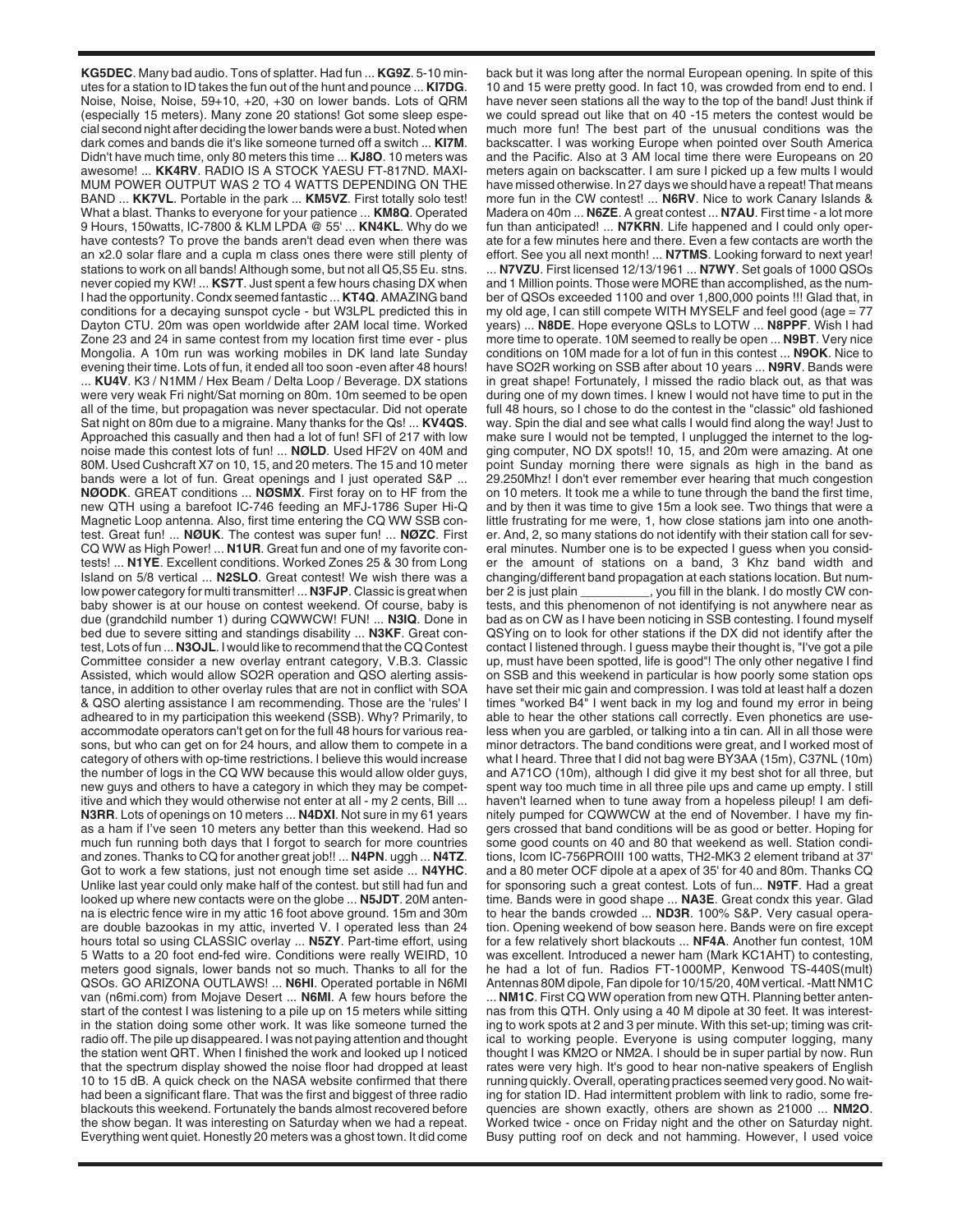macros for the first time and went several contacts without speaking. Almost as automatic as RTTY except having to enter the call. Had fun

... **NN4RB**. Overall great condx. Limited effort this year ... **NN6DX**. Had to hunt around the shack to find a mic. Not used to SSB, so had much difficulty copying calls. Dipole at 20 feet not very effective in pileups. But, a good learning experience ... **NO2D**. Great Contest. Thanks to those responsible for the success of this contest ... **NT4Z**. 10 Meters was open! ... **NYØT**. New grandson born during contest, only 12 hr op; enjoyed every minute! ... **NZ6Q**. First contest with the new Force 12 Employees ARC club call. Conditions were pretty good except for a notable lack of Scandinavians in the log. Rig was Flex 6700 with Dishtronix amp running around 500 W. Antenna was Force 12 XR6 with 2 elements on 10m

... **WØLFA**. 1ST TIME CONTESTING ... **WØQKL**. Strictly S&P in this one. Looking for multipliers and the elusive ATNO. Got a couple new one and didn't get the clean sweep of Zones. I live in hopes. Still fun and band conditions were totally awesome. A totally fun weekend. Thanks to all who heard me and gave me a contact ... **WØRAA**. TOTAL HOURS 20.4 we had some great openings on ten meters was a lot of fun Kenwood ts-480 and a A3 beam running 90 watts 73's John ... **WØYJT**. Rookie Class: First Licensed: 04-09-2013 ... **W1LAU**. Vet Contester K1KTH and KA7AB from the 1960 to 1969 era with Top ten from Asia twice and USA SSB SOAB high score 1969. Now retired and trying contesting again ... **W1QS**. Could only operate three hours - band was indifferent - still had fun ... **W1TEF**. Not bad for a G5RV, a beam would have certainly helped this time around ... **W2CCC**. 10 was incredible all weekend! ... **W3ZGD**. My 2nd Contest. Was a lot of fun, even though the family cut heavily into my time this weekend ... **W5VOL**. On for 3 hours due to work obligations, This could be a check log but thought I would send it in to see how far to the bottom of the heap I could get ... **W6NS**. nice DX ... **W7MEM**. IC-7600, ALS-1300 ,3L SteppIR @ 55', N1MM Logger Plus ... **W7OLY**. Great contest, too bad about the interference folks this year ... **W7RCA**. Computer died and I lost the first 60 contacts. Ugh! ... **W8GX**. All Search & Pounce ... **W8KNO**. My First CQ DX WW SSB Contest from W9BGX ... **W9BGX**. Poor conditions generally from this location! ... **W9MS**. Great 10 meters but bad 80 and 160 ... **W9RE**. In my opinion, best band opening this sun spot cycle. Had a fun time ... **WAØEBZ**. I am not much of a phone op, but think I should have been more serious with this one. I really look forward to CQ WW CW ... **WA1FCN**. Good 10 and 15 meter band openings ... **WA4NZD**. (2002) FT-847; (1977) 3-el 10-m Wilson Yagi

@20' AGL, 3-el 15-m homebrew Yagi @14' AGL - each using Armstrong rotor so just aimed at Eu in local morns and JA in afternoons; 20-m and 40-m fan dip. @15' AGL peak. With the largest sunspot group since 1990 the solar flux was higher than in many recent years for this contest. However, I ended up with fewer Qs than last year\* (and NOT because I was distracted by the Sunday trans-Atlantic 50-MHz F2 event as that only affected the eastern US). 10m produced the majority of my Qs, often going well above 29 MHz (where my longest run of over 100 was obtained Sun morn). Having an HZ1 call me a little later at 18z was the largest shock of the contest. Due to short time between 15 and 10m opening in the morns scant 21 MHz activity was done then. 20m staying open all night also reduced my 40m Qs. My 75m ant has been defective for a protracted time. \*a late Sat morn start (overslept) didn't help that! (having to cut-n-paste exact freqs from CT-9 note file into log after contest always slow things down) ... **WA5IYX**. I finally hear HVØA LC and I was stuck running low power with 2 amps down. I couldn't get any 572B tubes from RF Parts because they won't get any until December...I need a beer ... **WA6KHK**. Not too bad for an 81 year old! ... **WA7LT**. By FAR, 10m was the big payoff band, followed by 15m and then 20m ... **WA7PRC**. MY AMP BROKE DOWN AT 14:33UTC. A SOLAR FLARE BROKE THE BANDS FOR A WHILE SO I SPENT THAT TIME DUSTING OFF AN OLD AMP I'D NEVER USED. I'M GLAD I TRIED IT, THE FL-7000 WORKED AND MY QSO RATE WENT UP. I HAD FUN PLAYING RADIO IN ANOTHER CQ WW CONTEST, I AM HOOKED ... **WA8Y**. Great Fun ... **WB2R**. Best I have ever done. The bands were kind to us ... **WB4EHG**. 10 & 15 seem to have been the best bands. However trying to work Europe I encountered the East Coast wall. Rig was TS2000, amp was AL80B, Ant was 80 meter dipole (at 70 ft) with a AT2K tuner fed with 450 ohm ladder line ... **WB6CZG**. Great contest, just very limited time to operate! ... **WC2L**. Outstanding band conditions, especially on 10. I only wished stations would identify themselves more often. When working S&P its irritating and time consuming to hear stations calling QRZ 10 times before identifying themselves. It was fun nevertheless ... **WE6EZ.** City lot  $+$  vertical  $=$  no one can hear me. Still a lot of fun! ... **WFØT**. It was a very casual hunt and peck effort. Great band conditions! ... **WN7T**. 10 meters was hot!! ... **WT6H**. Plenty of fun, even though I

couldn't devote full time to it. A wind storm on Saturday evening knocked power out for 26 hours, putting an end to contesting for the weekend ... **WW7D**.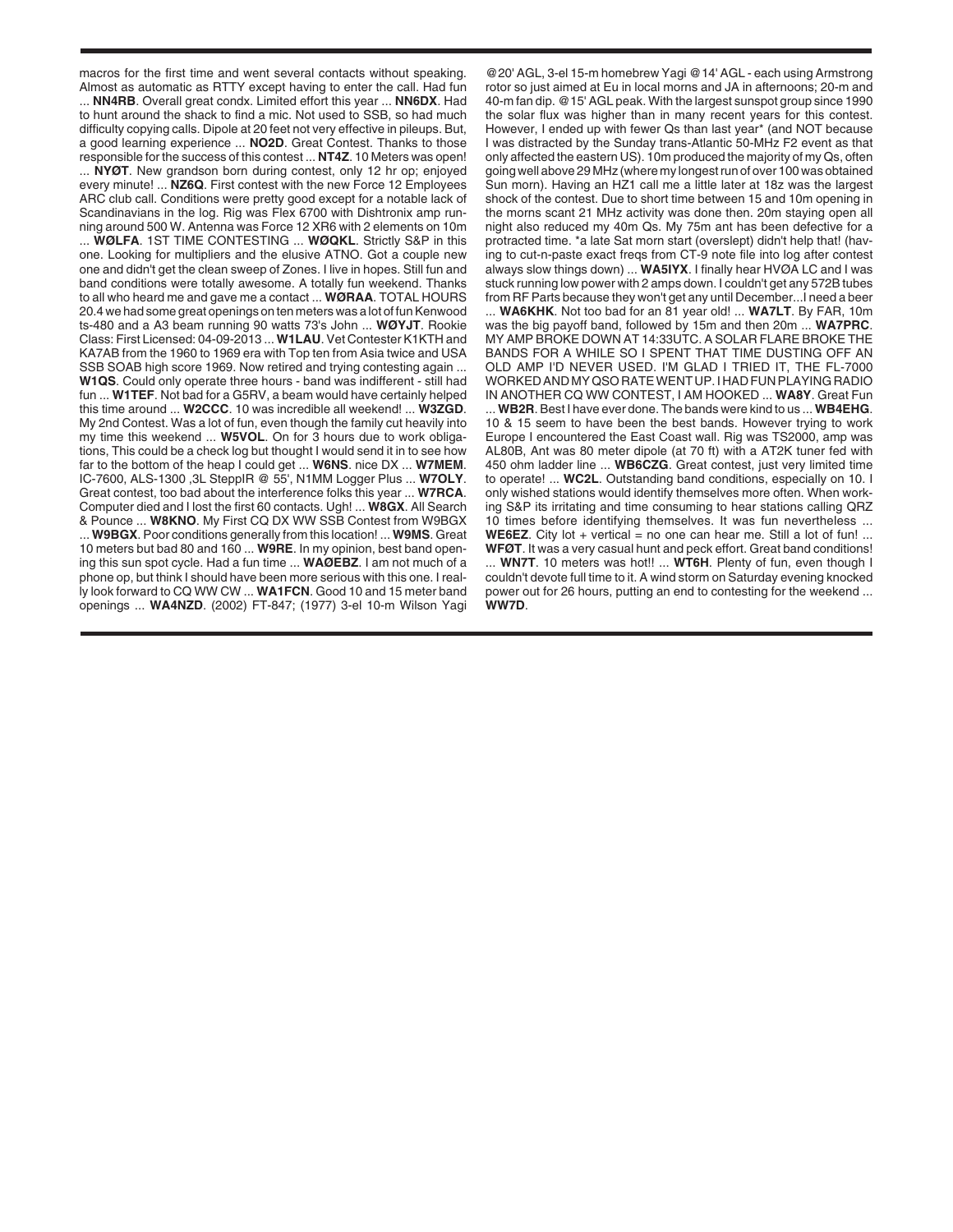## **2014 CQ WW DX SSB Contest QRM (DX)**

Licensed 17th Oct 2014 - 8 days before contest ... **2E0FUR**. Small attempt with very low dipoles and only 50W of power. I also took part as part of station M4U ... **2EØGUI**. LOVE IT ! LONG MAY CQWWSSB CONTEST CONTINUE ... **2EØVCC**. First licensed 4/3/12 as MW6WOD 11 YEARS OLD UNSUPERVISED ... **2WØWOD**. Power failure during a pile-up. Bad! ... **3G3I**. IC-745 100watts,GP antenna. Best 73 cu ... **4K6FO**. Worked several hours only we are working normally in Sundays ... **4X0A**. FT-450, ant Buddipol Deluxe Package ... **5B/R2DX**. First attempt at any SSB contest. Lost power during last 1 1/2 hour of contest, ... **5W0XH**. First CQ WW contest in years. 10m conditions were so good I decided to do Single Band for first time ... **7J1BAR**. RIG: K3 output 5Watts ANT: 2ele Yagi QTH: Kasumigaura-city Ibaraki-pref ... **7K1CPT**. I enjoyed the contest. 20 years have passed since I joined CQWW last time ... **7K2DOD**. Thank you for the nice contest ... **7K4XNN**. I was able to enjoy this contest. Tnx for a fine contest again. Rig:IC-7600, ANT: Dipole ... **7N2UQC**. RIG:ICOM IC-7410M ANT:2ELEMENT YAGI I enjoyed the contest ... **7N4GIB**. Strange propagation despite high solar flux. Felt like someone was messing with the propagation dial. Thanks for all the great Q's. Nice to work S0S and ZK3E ... **8P2K**. 1st License Spain 01/14/13. 8P9EH since 08/20/14 ... **8P9EH**. Great propagation on 10 meters. The band was full from low edge to 29400. More than 1-MHz activity. Some stations were even in beacon band from 28250-28300. Very high SFI created some of the best propagation in this solar cycle. Pile-ups were big on all available multipliers and even with more than 1 MHz wide band it was very hard to find clear spot to call CQ. With ten meters this great the low bands suffered from lower activity and not so good props ... **9A2EU**. My Rig: Yaesu FT-1000MP and VL-1000 Quadra Linear @ 400 watts Antennas @ 27m (HF) 2-el Lightning Bolt Quad (LF) Butternut HF2V Just a limited S&P operation on the Sunday but most stations thanked me for a "multi" so not much activity from 9M6 I guess. Many thanks to the organisers. 73 to all from Borneo ... **9M6XRO**. RIG: Yaesu FT-897 100W ANT: Dipole ... **9V1XX**. My First Time CQ DX WW CONTEST ... **9W2XHR**. Working 50W using FT897 into a 2-el Moxon at 28 ft. Missed the first day as usual! ... **9W6EZ**. Very long down times during the day due to inclement condx. During the day until early afternoon i couldn't hear anybody outside a circle between northern Brazil, TI, KP4 and somewhere in the middle of the Atlantic ocean. Not too many people operate there ;-) ... it felt like operating 40 and not 20. Only 27 calculated operating hours!!! Results are appropriate. Far away from the 2.5m i wanted to achieve. Well we keep trying ;- ) Thanks to all callers and thanks for your patience if i had you repeat your call sign a few times. 73, Andy ... **9Y4W**. 10m condx were great, except for one blackout on Sunday ... **A65DR**. Interesting condx and a great time on all bands! Our operators represented many of the GCC countries - some new contesters, some experienced, all good guys and a great team. Thanks to the CQ WW DX Contest Committee, CQ Magazine, the WWROF, and all the fine operators we met on the air ... **A71CO**. Solar Flare on Sunday afternoon totally wiped out the band for an hour . . .A92GE. 100W INTO A HAMSTICK DIPOLE AT 12 FEET AGL ... **AL4Y**. Generally I had a lot of fun and a great experience to be back in this club station. I had to face some problem with amplifier, no cat connection with pc, rotator and antenna switches spread in the 2 rooms, but finally it was fun and a good excuse to relax. The band was perfect on Saturday. 80m not good here and antenna and location is nothing on 160. The 40 finally works better than other times and was really a surprise. I had no noise for all the nice. The Sunday I had local QRM on 10m and the band was incredibly wide open. 15m on Sunday was great for us in the morning and slow with Eu in evening. Also in last few hours i had no opening on 15m...and it should be the best band here The 20m instead was good almost all the time. See you in next contest. Andy B4L (ik7ytt) ... **B4L**. The Good, The Bad & The Ugly. The Good - Fantastic propagation following that giant sunspot. Lots of activity, lots of guys to work. The Bad.- DX chasers continuous calling made it impossible to hear and identify the DX. The Ugly - Too many EU over processing, excess power plus splatter . . .C4Z. 60W, Yagi 3 element ... **CE3TMM**. 73 DESDE LA CIUDAD DE OSORNO, SUR DE CHILE ... **CE6WUW**. New antennas made a big difference, tnx all who called ... **CR6T**. Again, a nice collection of distorted signals put in the air by so called qualified persons alias licensed Ham! ... **CT7/HB9AAP**. Fantastic

contest! I will surely participate next time. IC7000 + MFJ-945E + 31M RANDOM WIRE ANTENNA ... **CT7ABE**. RIG: Icom IC-718 ANT: Dipole PWR: 100W ... **CT7AIX**. Great fun, especially on 10m ... **DC4A**. A Contest-HAM would feel much better, if the bands are were free of splatter... **DC9ZP**. Many thanks to all they listened my QRP signal ... **DDØVS**. Nice Condx, see ya next year! ... **DD5ZZ**. FT-817ND and 1/4 wavelength wire ground plane in attic ... **DF5WW**. I tried to work all 40 Zones, but no ZONE 34. Also ZONE 35 only appeared 20min before the band closed in Central-Europe ... DF7EF. Thanks for a nice contest! I will be back next year ... **DG1RPU**. Many thanks for all those nice contacts. Good conditions from northern DL. CU agn next yaer. 73, Bjoern ... **DG2BHB**. 500W on 13 ele Logperiodic + Wire 80m/160m ... **DG3FK**.Is a nice Contest. it's my first Contest CQ-WW-SSB. I hope to see you in the next contest ThankYou vy 73 de. DG5MLA Geri ... **DG5MLA**. First CQWW Contest, All Antennas in the Attic, nice Contest. I think I will take next year again ... **DG5OAC**. Yaesu FT-950 DP-AMP HVF1200 @ 600W DP Titan DX ... **DG8DP**. Rookie licensed since 19.7.2013 ... **DG8MG**. Running only K3 + 5 Band Trap Dipole ... **DG8NCO**. Fine Business on Sunday with open bands - so I'm looking for multipliers in s&p-operation mode - great DX- operators- had a lot of fun. 73 Peter TS-850S, 100 watts, 2x23m doublet @12m ... **DH4PSG**. too good condx this year - i concentrated my activities on working new band slots - successfully :-) Even 6m opened Saturday evening to ZS6 ... **DH6DAO**. A lot of fun on 10m ... **DJ3HW**. Murphy came along. One week before the contest the rotor was damaged ordering a part took just too long. So during the darkness I could not see in which direction the beam was heading. During the contest the amp gave problem and refused totally on 10m off course this band had the best propagation. Switching with the 4 square gave one ham the impression the freq was clear and telling so did not convince him. I was very happy with all the DX who worked me. MNI thanks for that ... **DJ5AN**. My best result on 10m SSB ... **DJ6TK**. had to give up early for health problems ... **DJ7WW**. Yaesu FT-1000mp, PA 400 Watt, FD4, LW, 5 El. Beam ... **DK2AT**. Only part-time operation possible thus missed the 10m opening. Haven't been heard on low bands due to insufficient antennae. RFI on 20 m and PTT keying latency between micro Keyer and Win7. All in all quite frustrating ... **DK3A**. Each day one x-flare with radio-blackout by part abt 1h ... **DK5OCE**. Due to station renovation only 8 hours of part-time operation with a home-made 20m 2 ele yagi on a 12m portable telescopic mast. I wish I had put up the 10m yagis instead ... **DK5TX**. Rig:TS480SAT, , asl, no Internet ... **DK9OV**. First time a serious M/2 entry in SSB part of CQWW from DL1A. Good propagation and a well motivated team made this a success for us ... **DL1A**. Hi, such amazing conditions on 10m :-)) mni tnx fo so much QSOs and a lot of fun! ... **DL1MHJ**. FT2000, Expert 1k-FA, Ultrabeam UB50 (10m-40m), 80m-Dipol (80m, 160m) ... **DL1NEO**. Kenwood TS830S and vertical antenna ... **DL1STV**. Tnx for Antenna Test ;) ... **DL2AJB**. It has again made a lot of joy, unfortunately I do smoke strong QRM Station: FT840, HLA300, MFJ962D, 20m LW I hope for more interesting links in the future ... **DL2AMM**. the propagation conditions not the best - but the ham-spirit was great ... **DL2SWR**. RX=IC 7400, TX=IC7400, Antenne: 3 Element Beam von Fritzel FB33, und Langdrath W3-2000. Leistung: 100 Watt ... **DL4EBA**. Drake TR7 & PA ... **DL4FAP**. Very good conditions especially on 10m ... **DL4JLM**. Kenwood TS-480 SAT, Elecraft KPA 500, 3 element SteppIR, Kelemen Dipol ... **DL4NN**. Yaesu FT-450 SteppIR / FC-102 Loop 168 Meter Umfang ... **DL4ZA**. TCVR: TS 590- S (80 Watt) ANT : Lazy Quad (80-10m) ... **DL5JRA**. ICOM7400 80W DIPOLE UP 10M. S&P ONLY; NO TELNET/CLUSTER; NO BANDMAP. VOICE FROM THE SOUNDCARD, SOME 20 QSO WITH THE MICRO-PHONE. N1MM+ DID A PERFECT JOB FOR ME ! THANKS TO THE CREATORS ! ... **DL5KUD**. TRX Icom 756 proIII ANT TA33M,FD4 and Inv"V" ... **DL5ZB**. Kenwood TS-50, Dipol W-8010 7m over ground ... **DL7FUA**. Nice contest, see you all next year, 73 Matt ! ... **DL7VRG**. TX/RX: IC-7400 + ME1200-H, Ant: GPA-30. G5RV, Vertical 80m ... **DL9GTB**. FT1000MP Field Vertical GAP Titan DX ... **DL9LF**. TX: TS950SDX 100W Ant: OB11-5, Rotary Dipol ; Vertical R8 ; Doublete 2X 20 m ... **DM4EE**. This was my 2nd contest and it was much fun. I'm 8 years old and since 1 year a SWL. My Dad made my supporters. TNX 73/88 Nele De1NBK/DN3CX ... **DN3CX**. TNX for ufb contest ... **DO1DJJ**. tnx fer contest fb condx :-) ... **DO4TP**. ROOKIE ... **DO5LB**. ROOKIE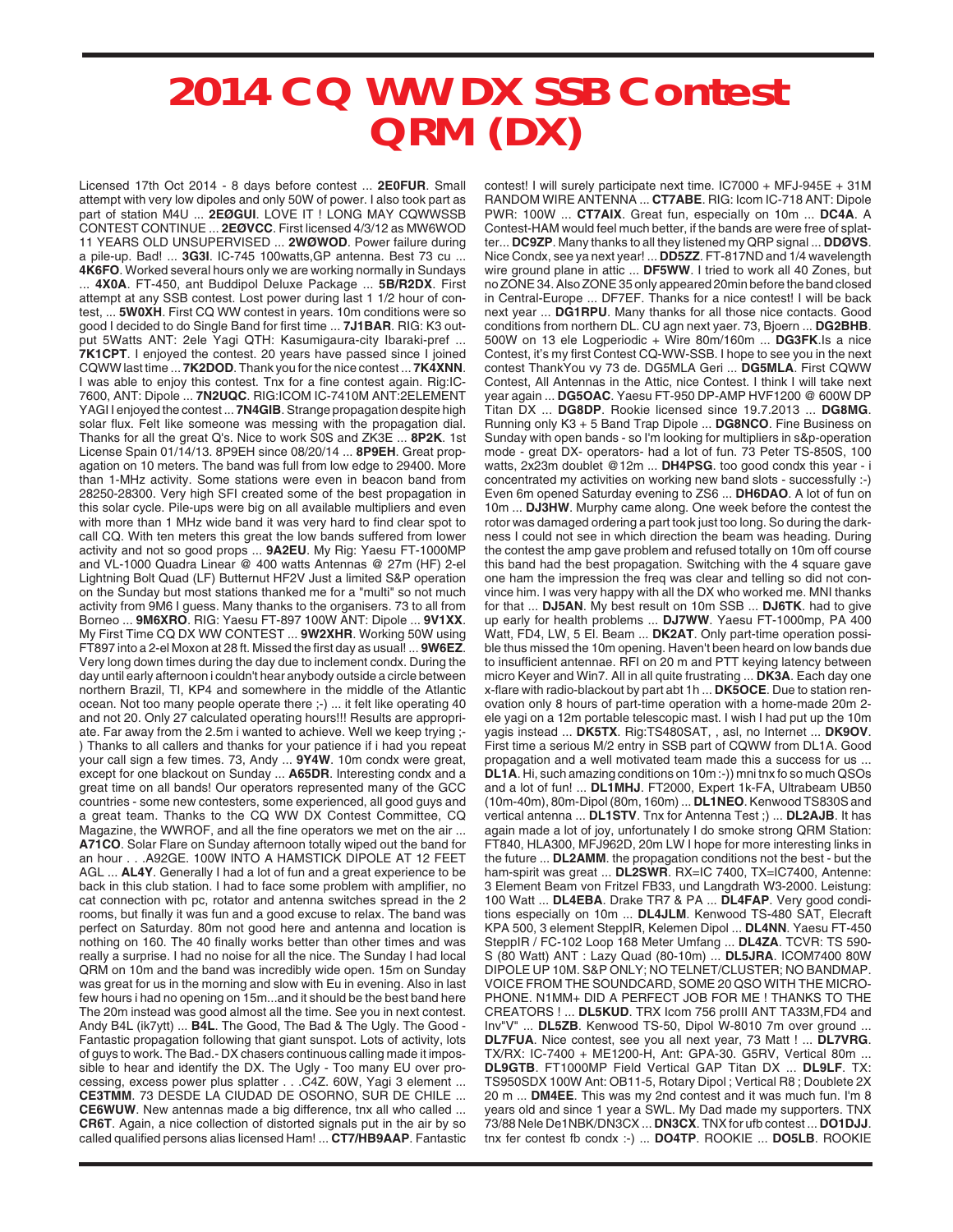DATE FIRST LICENSED 07.11.2013 ... **DO5SB**. 2012 ... **DO6CC**. Erstlizenz am 13.03.2014 ... **DO6LE**. ROOKIE - First Licence at 2012 TNX for great Contest de DO9MJ ... **DO9MJ**. Could not finish the contest but I hope I have done enough. I am leaving for a workshop in Jakarta Indonesia tomorrow so I have to pack and get ready for an early morning flight ... **DU1UGZ**. 70 - 90 watts and a dipole. had lots of fun. Restored my faith on 15 meters ... **DU1VHY**. TS440s 20-Watt Only. With Di-Poor Wire Antenna, 7-Yard Up . . .DU7HF. OUR FIRST TIME, VERY NICE! ... **DU9BX**. My first ham radio operation while in the Philippines. Did not make a lot of contacts but had a great time. Need a better antenna system, but it worked! ... **DV5HT**. THANK YOU VERY MUCH. IT WAS FUN . . .DX150M. SINGLE-OP ALL BANDS SSB NON-ASSISTED ... **EA2DT**. Rig: Yaesu FT-817, Antenna: 5El yagi at @12m. Thanks to Julen EB2AM to let me use his station. Eskerrik Asko..! ... **EA2EA**. THIS YEAR A SPE-CIAL PROP IN 10M EVEN IN LATE HOURS HOPE TO MEET US NEXT ONE ... **EA3FF**. Nice contest. Some blackouts during Saturday and Sunday morning due to Sun conditions interesting backscatter propagation conditions listening Mediterranean stations 9+ beaming to USA ... **EA3QP**. Nice contest, after seven years in QRT due to family problems. See you next year!. RIG: Icom IC-706MKII PWR: 80 W ANT1: 10/15/20 m - ECO AVT vertical ANT2: 40/80 m - homemade dual band wire dipole ... **EA4DXP**. First licenced 3 july 2014 ... **EA4GPZ**. TNX to Julen, EB2AM, to give me the chance to use his station one more time

... **EA4KR**. Icom IC-7000 Ant. Multiband GPA + Tuner 5m above the ground ... **EA6/DK5IR**. A very late decision was made to find somewhere overseas to operate CQWW SSB for the first time. A quick check of the flight prices and we purchased tickets to EA6 and worried about finding a QTH later. Much squinting at google maps and a good QTH was found. We went with 5 people, 2 K3's, 2 KPA 500's and a bunch of wire antennas that would fit in our cases. VDA's were used right on the water for 10-15-20 and GP's for 40/80 made from wire on Spiderbeam poles. 160m was a low inverted L on Sat and it was frankly rubbish. We loaded up the 80m antenna for the Sunday and it was much better until the ferrite choke overheated. The 10 character call was a nightmare for mults. Running was ok but most stations seem to have a limit of 6 characters then they can't process any more and needed 2, 3 and even more repeats at times. Other than that, the main house RCD tripped with 40 minutes to go. Turned out the box was inaccessible. We had great fun and are planning another O/S site for next year, with a short call of course ... **EA6/GMØEGI**. Not much spare time and main equipment broken. So just few hours with my small IC7100. Bad conditions and LP make every QSO a hard flight. Thanks guys for your patience with my weak signal ... **EA6SX**. My big thanks go to Alex LY3UM/EA8DBM who made this operation possible! Equipment - R9 vertical + K3 + Acom1000, so entered new subcategory - "NO tribander - just wire" ... **EA8/LY2IJ**. Very Good Conditions Esporadic Propagation spread in 28Mhz. My Setup, ICOM IC-7K, ANTENNA TAGRA BT-104 7/8 WAVE J-POLE ... **EB1DJ**. Hello everyone; I've really enjoyed contesting with such good propagation conditions. I hope to compete in 2015 with high power and make Running. Thanks very much for organize it. 73 es 44 Juanjo, EB3WH ... **EB3WH**. Lastima que por motivos de salud haya tenido que dejar el contest a medias. El proximo  $a\tilde{A}f\pm o$  sera mejor . . ..EC1DD. QRP Rig:YAESU FT-817ND Power: 5 w Antenna: Wire (8 m long) + remote tuner (LDG RT-100) ... **EC4AA**. Great Contest, Awaiting the next ... **ED4AA**. IC-756PROIII - GPA-50(vert 10/15/20) - dipole 40/80 ... **EF8O**. This was until now my best SO2R contest experience in low power all band category. I am still learning and got new ideas to improve the SEARCH station in the future. The propagation was wonderful and the 10 meter band was the best one specially to work North American stations (3 points per QSO). The Spiderbeam antenna which is a 4 elements full size on 10 meters worked also perfectly and I got answer from mobile and QRP stations with a real S9. I performed very good RUN with 2 major peaks up to 153 and 162 QSO/hour. I also beat my rate record with 6 QSO/min during one minute and 4 QSO/min during 10 minutes. Unfortunately, I slept too much according to my planning, this is due to the heavy physical work I did to raise alone the antenna park the week before. I may enter in the TOP3 europe but could lose the head position due to this. Secondly, my number of QSO on 40m band is too low as it was very difficult to find a clean frequency to call, therefore I missed some possible additional multipliers. Anyway, I took my revenge from last year where all the high bands antennas were destroyed 10 hours after the beginning of the contest by the St Jude storm. See you next year! Olivier ON4EI ... **EL1A**. First time entering any contest ... **EI2HEB**. It was SO BUSY it got MESSY, and i thought my panadaptor was broken the bands were so packed also, a lot of 'bogus spots' causing more chaos ... **EI4GNB**. Only dabbled. Delighted to work Lord Howe island ... **EI4HQ**. Part time effort but very enjoyable ... **EI4KI**. Great propagation on 10m! Managed to setup an inverted-L for 80m in my small backyard and was able to work a few new countries, which is quite difficult with only 100W. Nevertheless, I really enjoyed the contest this year and higher bands were in great shape! ... **EI7JZ**. After being battered by storms and lightening over the past fortnight, we were very glad to have a fully operational station for this contest. The RTTY contest last month had found a few gremlins (I don't know how many times we have changed the pot on PST61) This year, the core crew was joined by John EI7IG who was a valuable additional to the team this weekend. Conditions on a whole were good, but we could never match last year's performance, especially with the solar flares on Sunday. Live scores adds a new dimension - its good fun to watch competitors. Congrats to the 4O3A team ... **EI7M**. FT-80C ,MFJ-941E, ANT :COLLINEAR ...

**EK3GM**. ICOM 706 100W 2EL QQ,IV DIPOL ... **ER5DX**. Icom IC-7600 ... **ER5LL**. Very nice contest, propagation on 10 meter band was quite OK here, my very basic setup exceeded my expectations quite a lot :-) Specially a QSO with US, because directions from south over west to north are blocked by a large apartment building! RIG Yaesu FT-897D, PWR <100 W, ANT 12m dipole+ATU ... **ES5TF**. Icom IC-706MK2G ... **EU2MM**. TRX: FT-840, Ant: Delta Loop 168m ... **EU6AA**. 2014-02-08 ... **EW1TO**. 01.08.2013 ... **EW4FG**. 16.11.2011 ... **EW4RF**. 70watts IC-746PRO ... **EW8OG**. ic-746 ... **EX8BN**. ic-756 pro ... **EX8MAT**. Station at holiday location near Albi. A few hours playing around with Elecraft

KX3 and inverted-vee dipole at 9m (30ft). Thanks for the Qs ... **F/G3WGN**. Staying at a camping place in the Jura Mountains, France ... **F/PE1EXD**. 2nd participation ... big big signal and big big QRM. thank's all for contact and good luck ... **F4BYB**. What a blast! Year after year, thanks to all! ... **F4ETG**. Excellent propagation on 10m ... **F4GFT**. Equipment ICOM751, Yaesu antenna tuner, loaded dipole at 6M above ground ... **F4GUR**. Licenced since 01-09-2012 ... **F4GVZ**. TRX ft1000 mp ANT KT34 + G5RV + L INVERTED ... **F5GGL**. HEXBEAM FROM SP7IDX + TS-2000 100W ... **F5LCU**. RIG IC7200 100W OUTPUT ANTENNAE YAGIS ... **FY5FY**. Had a great time ... **GØFPU**. First time attempt using minimal gear. A fun weekend topped off by working VE3EJ as my final QSO ... **GØRXA**. FIRST TRY - A LOT TO LEARN ... **G3M**. Rig- FT817ND. Antennas- 5-ele Tribander up 44ft for HF. Vertical halfloop for 160m thru 40m CONDX- stunning with SFI at 217!! I never cease to be amazed at what can be worked with QRP ... **G3UFY**. GOOD CONDX AGAIN!! ... **G3VYI**. Using indoor folded dipole for 20m ... **G3YRZ**. I did not manage any Oceania stations. A few JAs were heard but not worked ... **G3ZGC**. Excellent conditions on 10m. Sadly I had problems with my second rig and top band antenna so score very much down this year. Contest still good fun though! ... **G4ADJ**. First time in this contest and enjoyed it ... **G4ATH**. Aiming to be the last G on SSB and the first G (from M6T) on CW! ... **G4BUO**. 10m in great shape ... **G4CWH**. Busy weekend and with NFL in UK no time for an all bands entry! Lots of fun and some nice QSOs ... **G4DDL**. BEST CONDITIONS FOR YEARS PARTICULARLY 28MHZ. VERY CROWDED AND COULD ONLY WORK S&P..AMAZED TO WORK CHINA IN SPITE OF QRM FROM HIGH POWER STATIONS ... **G4DDX**. Two days of very good conditions and a real pleasure to work 28. Let's hope its holds up for CW! ... **G4FKA**. GOOD CONDITIONS! ... **G4HRC**. Missed last year due to family commitments, loved the contest. Had a change in tactics on Sunday, not just search and pounce, but a good run on a single frequency, that produced Laos and Caribbean contacts. Good fun and bring on next year! ... **G4OCO**. FT1000MP Mk V Field. Antenna Long Wire 120 ft at 35 ft agl ... **G4OTU**. Actual TX Power: 80w ... **G7NIB**. Great Fun. Very varied conditions, almost total radio blackout Sunday afternoon. See you next year ... **G7Y**. enjoyed the contest should have chosen unassisted as I only benefited 3 off qso's from assisted ... **G8AFN**. Search n pounce, Most QSOs I have ever worked in CQWW ... **G8ZRE**. We ended up a couple of operators short this year, but decided to carry on with the entry. Although we had down time it turned out to be our best entry to date ... **G9V**. Stormy conditions pulled down my aerials twice on Sunday, of course it was dark at the time so my low band count has suffered. Conditions down a bit on last year but 10m was still the main player with the solar flux above 200 for the weekend. Thanks to all for getting copy of my QRP sigs. 73`s Bill ... **GA4UBJ**. Again an excellent contest. 10M in great shape. Very good operating from most stations and very good fun. Roll on CQWWCW next month ... **GI4SJQ**. Really enjoyable contest this year. Great to see a total newbie take part and take to it like a duck to water ... **GM2T**. Rotator jammed = end of contest! Very disappointing cos good condx. 73 ... **GM2V**. Excellent condx on 10m, but I failed to capitalise. Computer hardware problems, wild wx, almost made me quit. But CQWW is in my blood. 73, George KQ8Z, GMØIIO, C6AZZ ... **GM4O**. Had to abandon our original M2 field day site so we played with the new Flex radio from home station, Flex 6300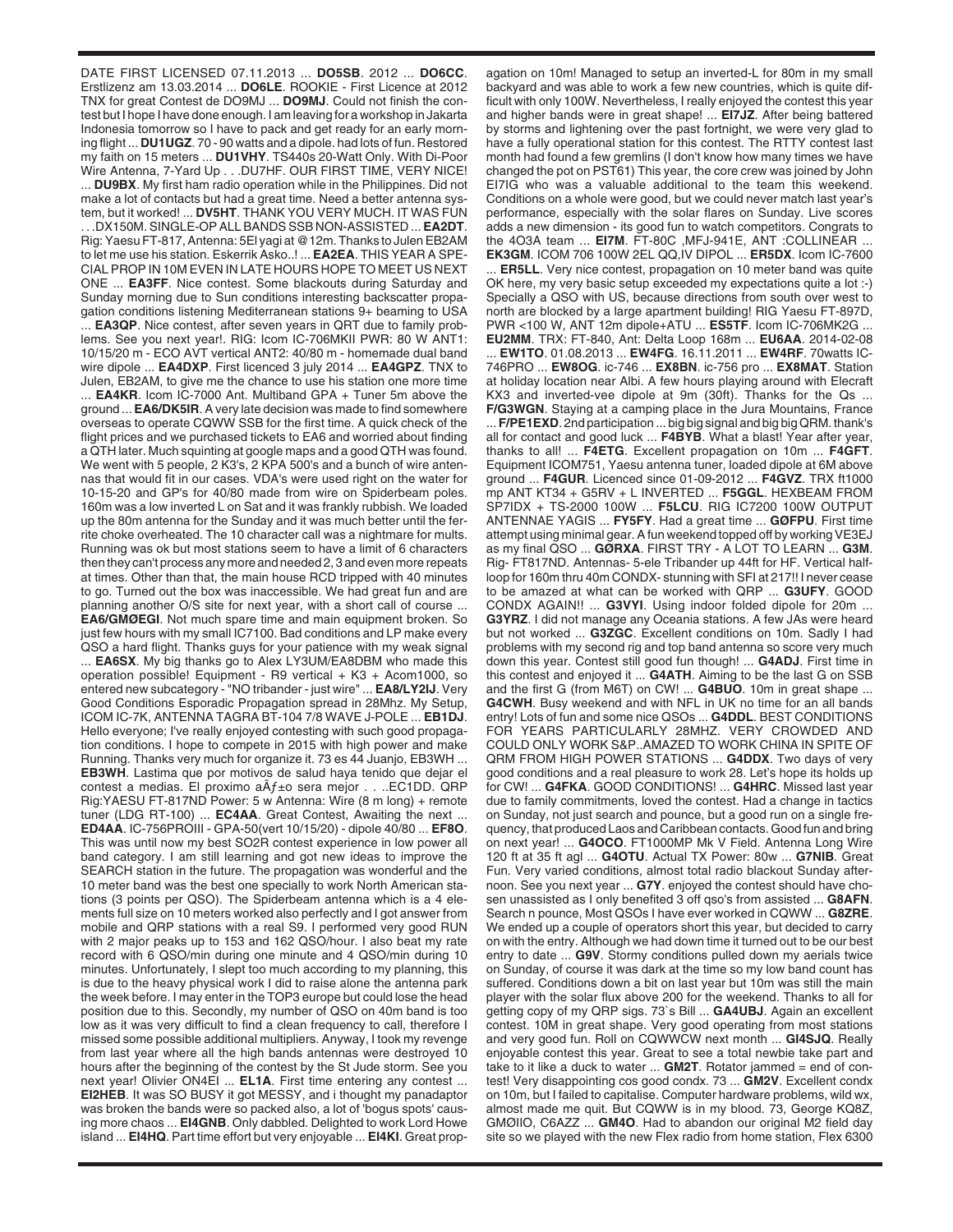amp 400w to 1/4 vertical on 40m also used on 15m, 10m moxon, 80m dipole. No 20m or 160m antennas up ... **GWØGEI**. Had my all-clear from latest CT scan on Friday before contest so this was a great way to celebrate. Plan was to beat the GW 20m record so that has been done with quite a margin. contest audio will be at www.gw4ble.dxlist.co.uk. **GW4BLE**. TCVR TS-870S 100W . . .HA1ZH. FT-2000 + GP ... **HA2D**. Kenwood TS-830S, Drake L-4B add 160M, Vertical 67' high ... **HA3HZ**. IC 756 PRO III, Inverted V ... **HA5NB**. ICOM756pro 100 w 3 el yagi GPs and dipoles ... **HA6NL**. 5W, INV-L, FT-DX 3000 ... **HA7I**. IC730, MONOBAND GP ... **HA9RP**. First time in cqww dx contest, fun to be part of it...73 de hb9fbp ... **HB9FBP**. Rookie, first licensed 24.10.2012 ... **HB9FLX**. Thks Fellows we had great time in Switzerland! ... **HB9OK**. AFTER 12 YEARS. BAD CONDITIONS BUT IT WAS VERY FUN ... **HCØE**. Entering as checklog due to time problems with the PCs ... **HG6N**. Started the contest very weak after a whole week sick, But the pile up is a great medicine. Great contest, great propa even I got 2 blackouts of 3 hours each. Thanks for the qso's and God will cu in the next pile. Rig here FTDX3000 first experience and is a great rig, super quiet receiver.. 73's Ted ... **HI3TEJ**. This is my first CQ, hoping to do well. Thanks to all participants and organizers ... **HK4CMB**. GREAT CONTEST AS ALWAYS. WOW, CHINA USED TO BE RARE, NOW BAND FULL OF BV STATIONS, HI. MANY HS STATIONS NOW ALSO ... **HSØZDR**. computer failed with 3 contacts in log switched to laptop but could only remember 2 contacts and also they will be the wrong time beat my winning score of 2008 good contest ... **HSØZHC**. Wow great conditions. I feel the Contest Committee is going to be busy after this one - how many new records. The bands were certainly packed - even though I was single band (10mtrs) I did journey to other bands to provide points to a few other stations. Thanks to all for the contacts and to CQ for sponsoring ... **HZ1PS**. Ten Tec Orion II, TL 922 PA, 2x TH7DXX stacked ... **I1EIS**. I2BPP qrp FT817 5W ant calculated tap Wire 39 mt long 10 mt high ... **I2BPP**. Just few hours of fun ... **I2WIJ**. Antenna for all bands is my 2m antenna mast plus AH-4 automatic tuner! ... **I3LGP**. Contest fun, good propagation! Score 3 times that of last year and double the number of contacts. Excellent participation and signals sometimes booming. My rig: YAESU FTdx3000, 2 elements Mosley TA32Jr-N. Waiting for the next contest !!! 73 Giulio ... **I3LTT**. Fantastica propagazione ... **I5KAP**. First time for me, very exciting with all band full ... **I8KRC**. Nice to participate CQWW contest on 10m with this special call that I4KMW applied for ARI Bologna members, to commemorate 50 years anniversary of North Cross Radiotelescope in Medicina - Bologna. In 1975 was made from there the first 432MHz Moon bounce EME cw qso from I4BER team to SK6AB in Goteborg Sweden. Operated from IK4AUY home station for this contest. Ant 3el, power out 500WPep, TS590.QSL Via IZ4FUE direct or via buro ... **II4CDN**. Very nice experience, super 10m, the new Momobeam antenna setup on 15 and 20m works as expected. Thanks to our guest friends DH7SA and EA3KS ...**II9K**. It has been a pleasure working this year even if I miss completely low bands. Thank you for the patient and 73 to all ... **IK1BBC**. 24 hours of operations in the contest, only. RIG ICOM IC-7400, 1 element wire delta loop hm. '73 ... **IK1HZZ**. Kenwood TS940S ANT. ECO 7+; Trap dipole 4080 Rigexpert St MixW 3.11 (R) Aspire 5750G W7 ... **IK2AUK**. RTX: FT817 ANT: GP 20M ... **IK2GWH.** I tested my equipment with 100 watts and a 217 sfi value ... **IK2SND**. Qualche problema, per quasi tutta la giornata di sabato ICOM 756 e Lineare in blocco, usato KW 480 in emergenza. 20 mt non ottimali con verticale, contatti quasi solo con Europa. Comunque un contest che non si puÃ\_ mancare. Divertimento assicurato ... **IK3SSW**. Ottima partecipazione ma poco tempo a mia dispozizione ... **IK6BSN**. The best Contest of the Year! 73, Dave ... **IK7HTB**. Radio: Yaesu FT-817 Antenna: 3 Elem. Directional ... **IK7LVE**. RTX: ICOM IC-756PRO III + HEIL PROSET PLUS IC; ANT: STEPP IR 3EL. 6-40M AT 18MTS/55FT + DIPOLES ON 40-80MTS; SW : QARTEST 4.10.1 TNX IK3QAR IMPROVED MY PERSONAL GOALS. THANKS TO ALL. NOTICED RADIOBLACK-OUT ... **IK7NXU**. Contest sempre affascinante, e rimarrà tale per tutti gli amanti dei contest... Grazie de ik8jdh ... **IK8JDH**. RIG: YAESU FT920 + ACOM 1000 Amplifier, max 500 W Out. Antennas: 10, 15, 17, 20 m 7 elements homemade Yagi plus dipoles for 40 and 80 meters ... **IN3FCK**. Only short time but very fun contest. Big stations and good propagation on 10 meters. Rig: Yaesu FT1000 200w out, ant: 2 element/5 bands cubical quad and for 40/80m ... **IN3ISV**. Great fun this weekend, and welcome to the Reign of Splattering! Some stations were really disappointing and with no shame about their emissions. Really great propagation on Saturday, worse and shorter (EU) on Sunday. Thanks to all who called me! Ciao 73 ... **IO4W**. RX-TX: Yaesu FT-817 Antenna: Dipole Rotary ... **IO7R**. Setup unpretentious but very funny, good team player and excellent propagation on the higher bands. See you next! ... **IO7T**. Radio: Yaesu FT-817 Antenna: 3 Elem.

Directional ... **IO7W**. Nice propagation here. Small time for our radioclub in this contest..but see you next year ... **IQ1KZ**. The first real test for the new location of Calabria DX Team. We can be more than satisfied. We know definitely how to improve next year! ... **IQ8QX**. Propagation good in the higher bands with North America. No oceanic station heard. Excellent personal result obtained with 100 watts and dipole antennas, and activities for just 24 hours. Very satisfied ... **IR9Z**. Location: Cabras (Sa Canudera) near Oristano. RTX: Icom IC7400, Kenwood TS480. Antennas: Dipole wires for 160m and 80m. Rotary dipole for 20/15/10m, Vertical End Fed dipole for 20m and Ground Plane for 40m ... **ISØANU**. Ottimo contest, bande piene, un p di qrm, ottima la prop. peccato non aver abbastanza tempo da dedicarle, ma come si dice, l'importante e anche poter dire di esserci stato :-)... 73' ... **ISØILP**. MONTE ARMIDDA RADIO TEAM 2014 ... **ISØM**. FT-2000 FT-920 AMPLI AND ALL ANTEN-NAS ARE HOME-MADE GOOD PROPAGATION GREAT FUN ... **IT9BTI**. antenna setup: vertical av 640 ... **IT9BXR**. vy good contest, tnx de pippo ... **IT9PPG**. Bella propagazione, con il mio dipolo e i 100w della radio sono riuscito a lavorare country molto difficile, 73 de Alex ... **IT9STG**. Wonderful propagation 10 meter Operating Low Power with Yaesu FT 1000 Antenna 10/15/20 Mosley + Loop 10 Meter Rotary dipole 40 Meter Iverter V Dipole 80 Meter Double L 160 meter ... **IV3BCA**. RTX ICOM IC-756 PROIII ANT. ULTRABEAM YAGI 3 EL. 6-20mt. TOWER 9 Mt. WATT 500 (KENWOOD TL-922) ... **IW0BCF**. TNX TO ALL NICE CONTEST! ... **IWØHBY**. Vy nice contest low power abt 30 watt and dipole antenna under the roof ... **IW1BEF**. Antenna: Windom FD3 (10- 20-40 meter band) --- TRX: YAESU FT-950 ... **IW2MWC**. Very interesting contest ... **IW3SQH**. mi sono comunque divertito ... **IW4ECF**. BELLA ESPERIENZA. AL PROSSIMO ANNO ... **IW5EHL**. In all, had less than one day to stay in front of the radio, but it's always great fun. CQWW is the contest who makes you feel part of a giant family all over the world! ... **IX1CKN**. Mi sono molto divertito un grazie a tutti! ... **IX1CVF**. kenwood 570d with power reduced at 5w by internal regulation, good atctivity as usual ... **IZ1DGG**. Wonderful condition in week end of this contest. Strong signals from everywhere in 28 MHz. I work only in this band. See you next year. Ciao! ... **IZ1MHY**. ALWAYS FANTASTIC! WORKED 5W AND MOXON 73 ... **IZ2JPN**. The best phone contest. See you next session on cw. Enjoy with Radio ... **IZ2OBS**. ciao good contest ... **IZ5IMD**. Busy weekend for me and opted for this nice category. Part-time operation, especially by day (!) and to test new 80M ant. Some runners have superb ears, fantastic! Some others, unfortunately, seems "all mouth and no tympanum!" :-) ... **IZ5MOQ**. VERY NICE CONTEST....I HOPE IN NEXT YEAR..!!! SETUP: KENWOOD TS 680S...DIPOLE INVETED V HOMEMADE ... **IZ6DWH**. RX-TX: Yaesu FT-817 Antenna: Rotary Dipole & Vertical MultiBand ... **IZ7DMT**. I had a lot of fun on 20m, even with simple set-up. The level is really high on this band and the competitors so strong. During the second day for few minutes the band was completely closed due maybe to some unexpected phenomenon. See you on air next year. 73s ... **IZ8EYP**. Fascinating contest, great participation Propagation good and great fun, I'm glad to have improved the score of the last edition having participated only around 20 MT. The next edition is still hoping to improve that score as setup. Grazie as to all the stations that I have linked to their availability. 73 to all. SETUP: TX: ICOM 756 PROII - ANT: 4 ELEMENTS YAGI HyGain LJ-BA-204 - AMP: ACOM 1000 ... **IZ8GUQ**. I would like to do my best more next year ... **JAØAVS**. This station's location was JS6 (Okinawa Island), not JA0 area ... **JAØBPY**. Rig: FT1000MP MarkV(200W) Ant: DP(15mHi) ... **JA1BIV**. FT-2000, ant. V Dipole ... **JA1GFB**. Thank you for the QSOs. See you next year ... **JA1YNE**. Hello, everyone. In the contest, we were able to think that the situation of the ionosphere was good. However, it was difficult for equipment and activity of us to maintain good activity. Especially a 40m band and an 80m band were severe. Even if that was right, we enjoyed the contest this year also. Thank you, everybody ... **JA1YPA**. I'm enjoy in the contest. Thank you ... **JA2HNP**. RIG:IC-7600,2EL-5Band CQ ... **JA2HYD**. RIG IC-726 100W OUTPUT ANT 14/21/28MHZ 3BAND TRAP VERTICAL 15MH ... **JA2KKA**. ANT: 14mH 4ELE RIG: IC-741S PWR: <5w ... **JA2MWV**. RIG"FT-950M",output"50W" ANT"4ELE-YAGI","DP" ANT"4ELE-YAGI","DP" ... **JA2YE**. 15meter band condx is very good ... **JA3BBG**. RIG: CE2500SE PWR: 1000W ANT: 10/15/20 m - 4ELE QUAD, 40m - 3ELE QUAD ... **JA3EGZ**. Great contest, picked up some new CALLs ... **JA3QOS**. RIG FTDX3000 100W ANT 3EL TRIBANDER SLOPER ... **JA3VUI**. Op. at syuman-city ... **JA4CSJ**. Rig:TS-990S 200W Ant:DP Ant:DP ... **JA7CNS**. I enjoyed the contest. Condition was good ... **JA8CEA**. I enjoyed the contest ... **JA8FFM**. First time ever 10m single for CQWW. Tried 10m during good condx season before waiting until the next sunspot cycle. Enjoyed and had fun! ... **JA8RWU**. Condx were terrific, enjoyed it! ... **JA9CCG**. I enjoyed the contest. FTDX-5000MP 200W ... **JE1CWQ**. It was not easy with my poor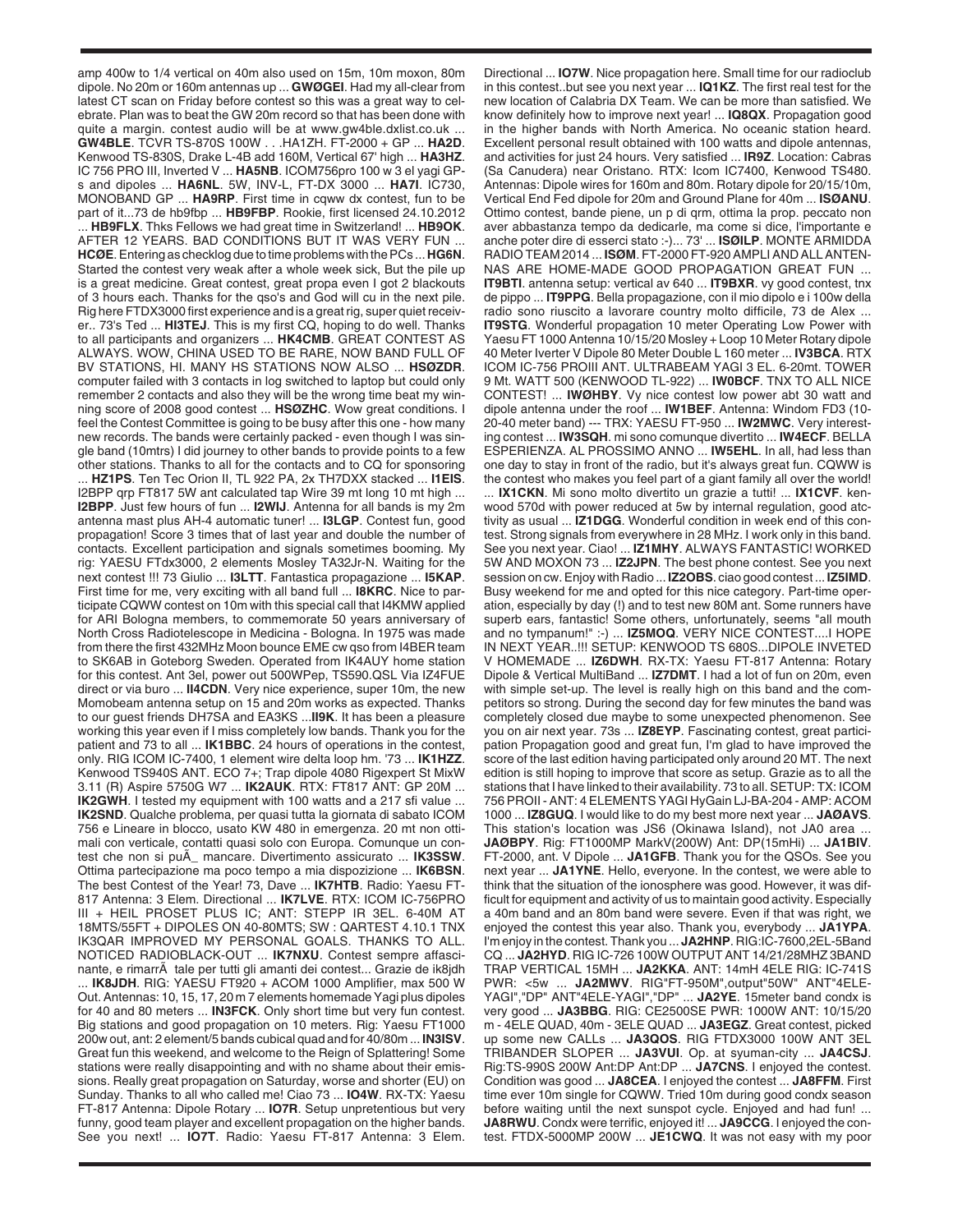antenna ... **JE1HTV**. I QRV on 80 single band low power. The condition was not good as a last year. 2013year was 1748 points. 2012year was 1242 points ... **JE1SPY**. I enjoyed the contest. I do my best on the next time ... **JF1LKL**. Thank you all stations! ... **JF2FIU**. I enjoyed the contest. TX POWER MAX200W YAGI,V TYPE DP ... **JF2JFP**. FT-850(50W) Whip on my balcony. Whip on my balcony ... **JF2KWM**. 50 watts output ... **JF3IYW**. RIG: FT1000MP 100W ANT: 20m,40m-7mL Brown ANT/10m,15m-3ele YAGI ... **JF9KVT**. FT-87DM 50W, DP ANT 8mH ... **JG1LPL**. Very Good Condition! ... **JG1MIJ**. RIG:FT-857DM ANT:ATAS120A License: Japanese 3rd class ... **JG1NCL**. Part time 100% S&P ... **JG5DHX**. Thank you so much ... **JG6ALR**. IC-7700 PW1 1KW, T512GX ANT ... **JH1CML**. Thanks for the QSO in the Contest ... **JH1FNU**. I used TS-2000(100W) & mobile whip ant at 45mH. I took part in the contest last 2 hours. I felt that it is VY FB condition for NA / SA with 10m ... **JH1OES**. OATH: I swear using QRP5W out. RIG: IC-7600M Power down. Ant:4el CQ 17mH ... **JH3DMQ**. I enjoyed the contest ... **JH3GMI**. I enjoyed the contest ... **JH3OXM**. I enjoyed the contest. thanks for many stations ... **JH4FUF**. Great Contest ... **JH4UYB**. RIG: ICOM IC-756PRO2 PWR: 100 W ANT: TA-371 Very nice contest! ... **JH6FTJ**. I want to get some Big ANT ! (now single loop) ... **JH7IQQ**. I want to do my best on the next time.! ... **JH8CLC**. TS-590S 50W Vertical 2mH ... **JH9DRL**. Icom-IC7800 with 1kw-Amplifier(Icom-IC-PW1) 10m-4el-CQ, 15m-4el-CQ, 20m-6el-Yagi, 40m-4el-Yagi ... **JI2ZEY**. FT-2000 v-type D.P THE DATE FIRST LICENSED 2012-01-24 I enjoyed the contest ... **JJØQOJ**. Rig: YAESU FT-847 50W ... **JJ1HHJ**. The 52nd to the 114th communication record was disappeared according to th ... **JJ3JJL**. TNX FB Contest. I enjoyed very well ... **JJ5HUD**. Rig: FT-2000 Output 100W Ant: 4-Band Vertical ... **JL1QDO**. Much enjoyed. I'll try to get much more score next time. RX ICOM IC-706MKIIG, ANTENNA VERTICAL 7mH, OUTPUT POWER 50W ... **JN3WPH**. RIG:FT-2000D ANT:8mh HB9CV DP ... **JO1SIM**. I enjoyed the contest. RIG:IC-7000M OUTPUT:20W ANT:HF15CL ... **JP3KPJ**. Long-time no see. Thanks for all! ... **JR1JCB**. High bands were nice condx. I enjoyed the contest a lot ... **JR1LZK**. The condition wasn't so good. I enjoyed having QSOs. The maximum output power in the contest was five watts ... **JR1NKN**. Portable:Hachioji City,Tokyo 50W 50W ... **JR1USU**. I enjoyed the contest ... **JR2BCF**. Yaesu FTDX1200, 50W, wire dipole (inv. V) for 15 meters ... **JR2TTS**. It's my 1st Entry for WW SSB CONTEST ... **JR2WLQ**. QRP5W V-DP 24H-operation ONE-TRX ... **JR6HMJ**. I had used this KH6 station remotely for JARTS RTTY, so I thought I'd try it during CQ WW SSB too. I noticed in the CQ WW Records for Oceania there was no entry in SO QRP (A) 20m or 40m. I only planned to operate a few hours the first day, so 20m would work better for me than 40m. I setup the remote equipment early Friday and tested it on the target site and another site. All seemed well. At the opening bell, 20m wasn't really open from KH6 to anywhere. The few USA and Caribbean I could hear were weak and running stations louder than me, so at QRP I couldn't get noticed. So, time for a break... I checked the propagation maps and with SFI 218, the MUF around Hawaii was over 40 MHz - not good for 20m band :) The X Class Flare just 2 hours earlier wasn't helping either. An hour later conditions were much better and I worked zones 3, 4, 5 and 31. No luck getting through the early pileups to the Caribbean or South America DX. I guess being QRP and 2,000 miles from anybody makes pileup busting difficult. At 03Z conditions were fairly normal, and I put 12 more countries in the log. Then I shutdown so my wife could get some sleep without me "yelling" into the radio... I checked at 13Z (still night in Hawaii) and heard only weak South Americans, two middling VK's, and extremely weak Europeans. Oops, there had been another X Class Flare at 17Z. At 18Z only a few weak stations. Still no loud, new stations at 22Z. Better signals at 02z like the FR/DJ7RJ station, but I couldn't break the pileup QRP. My operator time ran out. I had worked my 14 Countries, 8 Zones for the possible first entry and record for Oceania, SO QRP (A) 20m. Clearly, the high solar flux conditions favored 10m (or higher) for activity, but at least I filled in the entry book ... **KH6/NN7SS**. Thanks for a great contest ... **KH6QJ**. The high bands were great! Tough going on the low bands the first night. Good fun and good friends. Thanks for all the QSOs. A special thanks to Alex, KH6YY, for the use of his great station. See you next month and next year! ... **KH7XX**. American Samoa is back! ... **KH8B**. Interesting propagation this year. The numbers looked good but at high latitude I got a lot of noise until 1400 local. Afternoons really cleared up, and 10 meters was hot just as the contest closed down. Worked new zones at the very last. Working CN2AA was a treat. The operator had a good sized pileup, but pulled out my low power signal. Good ears. DP6T and HQ1NA operator were also very good, both working with another station just off of their freq. My experimental 10 meter antenna was a failure. Feedback in my shack and VHF repeater. Had to use the old one ... **KL2ZZ**. Highlight was working CN3A on 5 watts from

Bush Alaska! ... **KL7/N5XKG**. Good contest was fun operating from Alaska ... **KL7DG**. Sorry, had to quit early due to illness in family. Condx seemed very good ... **LA2AB**. Licensed since April 13 2012 Rig Elecraft KX3 ... **LA5ZTA**. It's a big shame that eu stations work above 7200 in contest ... **LI5LJA**. IC-756 PROIII, SM-20 mic and dipole antenna ... **LI6PBA**. LI7USA is jubilee call for LA7USA in 2014 ... **LI7USA**. Fun to operate CQ WW. Satisfied with the propagation. Had some technical problems. Happy to have some new operators this time ... **LN4C**. SOUTH ALSO EXIST ... **LU3HFA**. TS 870 ALPHA 91B Antenna X7 up 59 ft ... **LU8XW**. tnx om for qso in contest ... **LW1EUD**. Two antennas, Walmar 3340 and Cushcraft R-7000 ... **LW5DW**. other cq ww ssb! many stations listened in 40m (EU,JA;ZL,NA) but they can listen my signal. only 100w and dipole. specially thanks to my friend Marce LU5DHE. 73 and DX ... **LW6EGE**. Was a nice contest . Many of the operators had nothing to do with contest before, but now they have also the infect. See you all next year again ... **LX8M**. Good conditions on 10M. CU next time ... **LY3X**. Kenwood TS-590 5W plus 200m LW ... **LY5G**. RIG: FT-100D 100W ANT: OB16-3 ... **LZ2JA**. Great conditions on 10m ... **MØDZB**. Not a serious effort, just looking for some new ones. Enjoyed myself, the bands were packed, all the usual troubles, QRM, wide signals, distorted signals. Thanks to those who stuck with me getting my call right. Finally, thanks to the guys n gals who organise the contest. 73 ... **MØHOM**. Probably my best CQWW score but could have been so much better had I not overslept big-time on Sunday morning! Silver lining was that the flare affected 20-80m. 10 and 15m were good all weekend, but should have QSYd from 10m sooner on the Sunday afternoon. Best DX probably the VK9 and the TO0 ... **MØMCV**. Casual operating from the garden using a FT-817ND with 5W into a wire dipole / endfed on a fishing pole ... **MØRLM**. A great opportunity to see what the FT-1000MP mrk V coupled to a butternut HF-9v can do. A very enjoyable contest with some excellent conditions on the bands. Thanks to all station s worked ... **MØTEF**. Completely casual operation during naptime - under 3 hrs passive ... **MØWTH**. first one for a while, great 10m activity ... **M3PSK**. Less setting-up time and less equipment available to us this year, hence switching to M/S instead of our normal M/2 entry. We missed having a 40m 4-square especially. The dipole wasn't as good at all. We had fun, though ... **M4A**. Enjoyable contest, some good conditions. European QRM was a pain as usual! ... **M4D**. FT2000 VL1000 400w 80m full wave horiz loop, 15/10m fan dipoles ... **M4U**. TXCR YAESU FT290R + HOWES 220 TRANSVERTER ANTENNA EX-LIFEBOAT VERTICAL + MARINE HF TUNER. POWER 10 WATTS STATION LOCATED ABOARD SHIP "MV TETHYS"/2HIX9 MOORED AT THE INLAND PORT OF ELY, UK. First amateur contest entry ... **M6GLD**. Found as per usual POWER CRAZED SELFISH idiots just wiping me out with my FT-817 on 5watts QRP! ... **M6OXO**. Despite good conditions I just couldn't get any runs going and the multiplier count was too low. Things will be different in the CW! ... **M6W**. FTDX5000+5 ele Yagi at 45ft and 4 ele Yagi at 25ft on Sub Rx ... **M7X**. Plenty of contacts for a casual contester ... **MIØDWE**. WOW very busy bands ROOKIE 29/08/2013 ... **MIØLLG**. 10m was amazing, crowded, pure pandemonium at times. What a ride! ... **NH6AB**. Station description: ICOM 745 (1980), QRV Half-Square 10m antenna up about 15 feet, two small solar panels, 6-6volt deep cycle batteries; Glad I just got a comfortable office chair for the ham shack! ... **NH7PE**. What a beautiful contest with excellent band conditions on 10 meters. So many stations on 10 meters this weekend like in the 80´s so the sun did a great job! Some radio hams don´t know about band allocation, so they used the beacon frequencies too for the contest ! Hopefully the band conditions are also great for CQ WW CW in November!!! I'm using just Elecraft K3/100 and wire antenna under the roof. vy 73´s from Michael... **OE1CIW**. Great fun, testing an improved antenna ... **OE1SZW**. Sometimes amazing who is hearing your 5W-signal on the first call, very often frustrating, who is continuing to call CQ. As our new location is still not ready, QRP was a good chance to test the antennas built up recently. Not all are working as expected, so there will be some more antenna work soon ... **OE2S**. Used /M because i was working from the car with mobile setup (Yaesu FT-857D/100W+Mobile antenna ATAS 120A) but the car was parked all time during the contest at the same location: E016 27.823 N048 17.308 GRID:JN88FG Not too much time and NO Antenna at home at the moment, but I was enjoying the good opening on 10m! ... **OE3MCS**. My first contest. Thanks everyone and sorry for possible mistakes! TRX-FT817ND ANT-ZEPPELIN PWR-5W ... **OE3NMS**. A fine Contest again. One band (160m) and low power is a challenge, but it creates fun ... **OE3WMW**. Team was working hard, equipment worked well. No visits from Murphy. Perhaps next year we will have an antenna for 80m. Condx were great. Thanks to everyone for the great fun! ... **OE5T**. TS850S, 100W 2 El Yagi - 40m 8 El LogP - 10/15/20m ... **OE7AJT**. Icom IC-756 Pro 3, KLM KT-34a + various wires.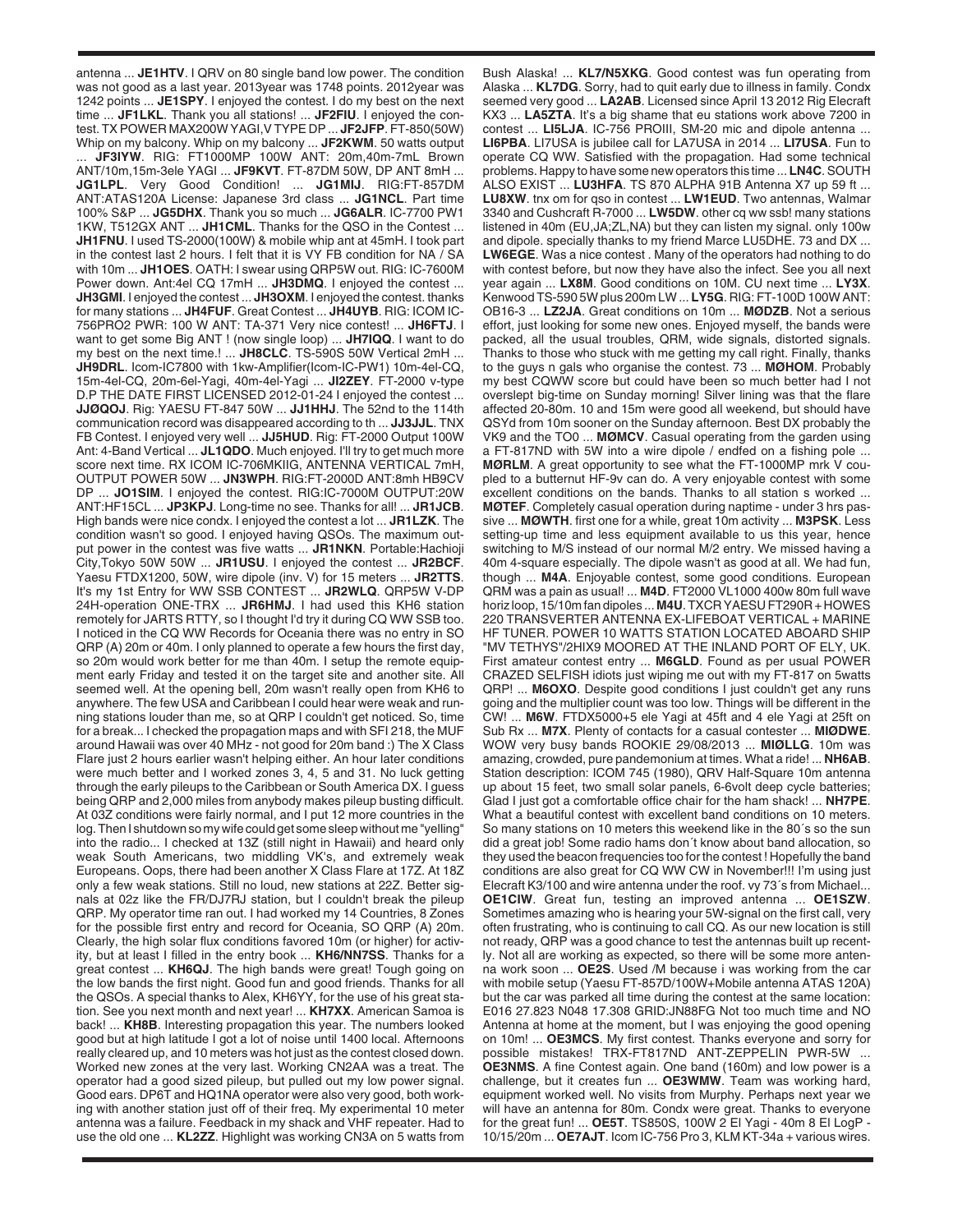First contest for over year. Hope to work it again next year with better results ... **OG3MS**. Tnx for nice contest. I used FB DXlog with TS-590, OB3-11 tribander and wire loop for 40/80m ... **OG3P**. Some really strange and strong signals. But no others on the band. Like K1DG at the end of contest on 15 and then 10. I could not get a run going on even on 20. Frustrating experience. Multiplier total matched expectation. Satisfying experience. No problems with legs, feet or even back. Superior experience. N1MM logger's 10 QSO rate showed 500+. Overloading experience! Thank You All. Next is CQWW CW ... **OHØV**. The band conditions went up and down during the contest. Finally my contest was stopped by electricity blackout 40 minutes before the end ... **OH1F**. IC-756ProII, max. 100 W, 3/4/4 el Yagis, LF Dipoles... **OH2LU**. New 4-el Yagi 2 meters over metal roof in Nastola location. Enjoyed it all! ... **OH2MZA**. Teaching contesting to club members! Thank you for the contest ... **OH6G**. Propagation not great to W/VE ... **OH6IO**. 3 Xflares! ... **OH9A**. 40 WTTS AND GP ANTEN-NA ... **OK1BA**. Started late and on 20 and 15 meters, but later decided to stay on 10 meters and try to compete in single band category. Enjoyed contest a lot, contacted 5 new DXCCs (5R, A9, J7, YS, Z6) See you in CW part. 73! ...**OK1CLD**. FT2000 100W, 3ele.Yagi tribander ... **OK1FHI**. Kenwood TS570d 100W ant Dipole Vertical 21m ... **OK1HFP**. FT1000MPMK5F INV.L ... **OK1JOK**. TRX FT-847 120W ANT MULTIBAND DIPOLE G5RV ... **OK1KCF**. TRX FT-847 100W ANT MULTIBAND DIPOLE G5RV ... **OK1KZ**. ICOM IC-7000, ECO YAGI (10-15-20+40), PA OM-1500 MODEM MICRO-HAM DIGI KEYER LOCATOR - JO70gb ... **OK1LO**. Yaesu FT-897 100w,vertical Diamond CP-6 ... **OK1LT**. super propagation wide open ten meters ... **OK1TN**. Rig[s] IC-756PROIII-100W, Antena[s] Windom FD5,Dipol 2x40m ... **OK2MBP**. GOOD CONTEST WITH MANY STATIONS. SEE YOU AGAIN FRIENDS. TCVR: 70 W, ANT: LW 40 M ... **OK2SWD**. ts590 , gp7dx 100w ... **OK2TBC**. TS590S + PA400 W vertical 20m ... **OK5ET**. Trx K3 5W, ant. dipole and vertical ... **OK7CM**. RIG(s): FT 2000; ANTENNA(s) ... **OM6AL**. Nice contest, tnx for all QSO ... **OM6TY**. TCVR IC 756 100W. Multiband Invee Dipole Ant ... **OM7AB**. Kenwood 100w + 3 el yagi A3S ... **OM8HG**. A lot of bad operators are active with the callsign "QRZ"! However that does not take more time to say its callsign than to say "QRZ". These operators would have to be penalized. Me and other operators let us not have time to expect only the operator who say "qrz" finally decide to give them real callsign. It is a contest for everyone and time is invaluable in the CQWW ... **ON3ND**. Happy to be back in contesting after 9 years absence. Only mediocre wire antenna and little time to operate, but enjoyed every minute of this contest ... **ON4AA**. TRX: Yaesu FT-950 100W Ant: Cushcraft R8 ... **ON6AT**. Very good conditions, due off strong switched power supply QRN it holds me off to reach all. Again the quad did a terrific job. Thank you to all for the QSOs. 73 ... **OQ4T**. Just found about a total of 10 hours time this weekend to spent on 10 m. Great cdx ! ... **OT4A**. very hard to get into contacts when I was running only QRP, especially when the QRO stns had no rx. But after all, a nice contest, and enjoyed it in every aspect ... **OU2V**. An interesting Contest with some odd openings, but it have been interesting and a experience. Even at times entertain-

ing. Then again, QRP always is. As always success depends on antennas. Had TB in 30m. vertical DP for 40, and DP for 80/160 ... **OZ6OM**. RIG: FT817, 5 WATT IN SSB/RTTY, 3 WATT IN PSK. ANTENNAS 5 BAND SLOP-ING DELTA LOOP / 6 BAND WINDOM AS INV. VEE. TOP OF BOTH AT 9 METERS ... **PAØAWH**. Very good contest. Excellent participation. Rig used: FT897, ZS6BKW dipool ... **PAØEMO**. Nice QSO ... **PA3CJP**. Only 1 vertical antenna ... **PBØACU**. Many thanks for the nice contest. Good propagation ... **PE1LTY**. Dear OM/YL , it was again a great time to be on the ham bands in this nice contest with QRP 5W and a dipole. QSL buro pse 73 ... **PE2K**. Rig TS930SAT, barefoot; antenna trapped dipole 5M horizontal over ground level. Good propagation on 10M band; my antenna is not really suited for 10M, nevertheless quite a lot of QSO's logged on that band. I enjoyed the contest very much. Many thanks!! ... **PG1R**. CELEBRATING 35 YEARS International Police Association RADIO CLUB NL 2014 Special Event / Commemorative / Unique Prefix PG200KMAR 200 Years Royal Netherlands Military Constabulary IPARC.IPA-NEDERLAND.NL or WWW.IPARC.TK RIG: YAESU FT-817ND PWR: 5 W ANT: MFJ-1778M Thanks for a nice contest! ... **PG2ØØK-MAR**. 10 Mtr. was great, low bands hard especially from a suburban area, great fun to participate is the nr. 1 ww contest in phone ... **PHØAS**. Absolutely the best flow ever!! and worked a lot of calls in USA!! See you all next year again ... **PI4AMF**. JUST HAVE FUN FOR 7 HOURS ... **PI4CC**. PI4COM is back in Multi-Operator contest. 5 Ops, 2 stations, 48 hour is hard work but for all FUN. Cu Next Contest 73 ... **PI4COM**. Rig: Yaesu FT-2000 to Acom 1500 amp at 1kW; ants: Spiderbeam at 30ft, Butternut HF2V for 40m, 80m quarter-wave vertical, 160m NVIS low dipole. First attempt in the 24-hour 'Classic' category. Enjoyed the time off, but would have preferred to operate for 30 or 36 hours rather than just 24. Pleased with the QSO total (over 4000 in 24hrs - minus dupes), but disappointed in the Mults: with no DX Cluster I spent more time running and less looking for mults. Lots and lots of activity especially on 10 and 15m which were both full from end to end, but I felt conditions were no better than average. Missed many Far East mults; just didn't hear HS, 9M6, KH2 etc at all. See you all next year. 73, Steve, PJ4DX (G4JVG/9M8Z etc) ... **PJ4DX**. Hard going as usual - US beams Eu, Eu beams US ... **PJ6/G4IUF**. FT857D Vert. Antenna ... **PP5FMM**. There were problems with QTR of the computer and altered during contest ... **PR5D**. FT1000MP \* VL1000 , ANTEN 3DX3 Triband and DIPOL from 40 /80 ... **PT7ZT**. Thank you for the contest ... **RØAEE**. 100wtts/IC718, ants: 5elQQ, GP ... **R2AD**. TRX - FT897D ANT - VERTICAL PWR - 100W ... **R2DFE**. Elecraft K2+Wire Antennas Flex-1500+Wire Antennas ... **R2LAC**. SunSDR, 20 watts, Dipoles ... **R2OM**. Tnx to all stations! 73!!! ... **R2WW**. Great propagation, huge activity! I was happy with my new 2x5el antenna for 15m. Thanks to everyone who called me! My setup: IC-7700 + h.m. amp with GU-84B, 1kw 2x5 el/ Yagi to NA, upper yagi rotatable ... **R3BM**. TRX TS-2000x 100 W ANT Dipole 160/80 Delta Loop 40-10 ... **R3LW**. POW 50 W RIG FT-817ND + PA MX-P50A ANT OCF Sloper 40m/20m/15m/10m ... **R4SAJ**. Rig Elecraft K2 5W Ant Delta ... **R7FO**. FT 897 W3DZZ ... **R7HL**. FT-817 5 W A3S, G5RV, GP 10-40M ...

**R7KO**. TS-870, ANT-DL ... **R7KX**. Great propagation, but limited time, only 13 hours. **R7KZ**. 90 w, IC-7600, Antenna: BTV-5, 3el YAGI 10-15-20, DELTA LOOP, LW-84m ... **R9FR**. RIG(s): IC-756PROIII; ANTENNA(s): DELTA LOOP,INVERTED VEE ... **R9UG**. TRX - SunSDR2 PA - 800w Ant - SAY3-16 ... **R9YA**. YAESU FT-857D ... **RAØLCC**. IC-706MKIIG, 100 watts, SAY 2-7M ... **RAØW**. I think good result - 100 W and balcony trap dipole 4 meters over ground ... **RA3DQP**. YAESU FT-2000 ... **RA3NF**. Thank you for the contest. I used SUNSDR2 transceiver PWR 5 Watts, and antenna Magnetic loop. 73! ... **RA3XEV**. FT-1000MP 7el-10 4el-15 4el-20 DL-40 -80 IV-80- 160 GP-80-160 ... **RA3Y**. FT-897 dipole ... **RA4DR**. KENWOOD TS-570D ... **RA4LY**. TNX 73 ... **RA4P**. FTDX-3000 ... **RA5B**. RIG(s): ICOM IC-718; ANTENNA(s): GP ... **RA6LIS**. TNX 73 ... **RA7M**. 73! RIG(s): IC-746, 90W; ANTENNA(s): Yagi 20m monoband ... **RA9AEA**. IC-780 P=90W 73! ... **RA9FEL**. YEASU FT-1000MP MARK-V FIELD, 90W, YAGI 7\*EL Thank you for the nice contest. I did not use it at full time, but I will take a part on this contest next year. Anyway, still waiting for CQ-WW-CW contest in November 2014. 73! ... **RC3C**. YAESU FT-897 ... **RD5A**. TS-480,GP ... **RD8O**. FT-897, ACOM-2000A, LOOP-84M ... **RI1ANT**. FT-1000d ACOM 1000 ... **RKØUT**. Chief of the club station Josef Dorfman UA1QBE TRX FT1000MP, Ant Titan DX, Delta ... **RK1QWX**. TRX - Yaesu FT-897D, Ant - RQUAD (20-10), Inv-V (40) ... **RK3DYB**. PWR 300W ANT 6EL 3BAND YAGI, VERTICAL, INV VEE DIPOLE. My best 73!de: Igor ... **RN2FQ**. RIG: ICOM-746PRO 100 watts ANT: GP. **RN8W**. IC-706, 100 watts, SAY 3-11 ... **RTØW**. 73 ! TNX ! KENWOOD TS-450S ... **RT9TM**. trx ICOM-746 ant 4 ele QUAD ... **RT9U**. FT-857D 5w, ant LW ... **RU3FB**. ICOM-756PROIII ... **RU3VV**. FT-897 GP ... **RU6C**. Tks and 73! ... **RU7KD**. TRX: FTDX-3000 Ant: RR-33 & DX-88 PA: HL-3K ... **RU9AZ**. 4.5 watts with mobile antenna 73! ... **RU9CK**. Tr. FT-2000 Ant. Vertical: BTV-4 65 m up of the ground level ... **RV3ABR**. TX 5 Watts, Ant Magloop Indoor ... **RV3DBK**. IC-718 -100 WATTS. ANT: Inverted V 20-40-80 m 14m high ... **RV6LCI**. Used 5 ant's on 20 mtrs band. New 12 el yagi, 45 mtrs boom.up 60m (fix to USA) were exellent ... **RW1A**. Icom 7800 pwr 5w , Ant: ECO vertical, LW ... **RW3AI**. TS-590 100w ... **RW3QM**. Yaesu FT-950/ ant TH5-Mk2, vert 16,5 m ... **RW9SQ**. Nice conditions on 10 m ... **RW9WT**. 100wtts/IC756-PRO-2, ants: R7000 ... **RX3AU**. IC 746, LW ... **RX3VF**. Op. Dima R4A-511(AGE 13) ... **RZ4AZA**. Give points to friends, just 200W for HP category with Icom IC-775DSP and Cushcraft multiband vertical ... **S51DX**. TB and Wires ... **S52BT**. RIG : K3 -- PA : 1 KW out. -- ANT : Reuse ... **SE2I**. I like to give points to those who exchange QSLs via the bureau Many thanks to the guys who handle the cards at the bureaus! ... **SF7WT**. YL-Operator ... **SI3A**. UPPER NORD DIFFERENT PROPA-GATION, OUT OF EU WAS DIFICULT ... **SI9AM**. Really went for SO LowPower 160 M but during daytime I fired up my old TS450 and went mobile on the beach with aTS Hustler mobile 15M antenna ... **SM6FJY**. ts130se 100w w3dzz ... **SN1K**. And again as for past 2 years though I planned to have this weekend only for the contest hihi life verified my plans therefore I had to switch from general SOAB to Classic overlay. It was fun as always ... **SN5V**. 80 w = ant. LW 100 m ... **SP1FPG**. 100W ant GP 6m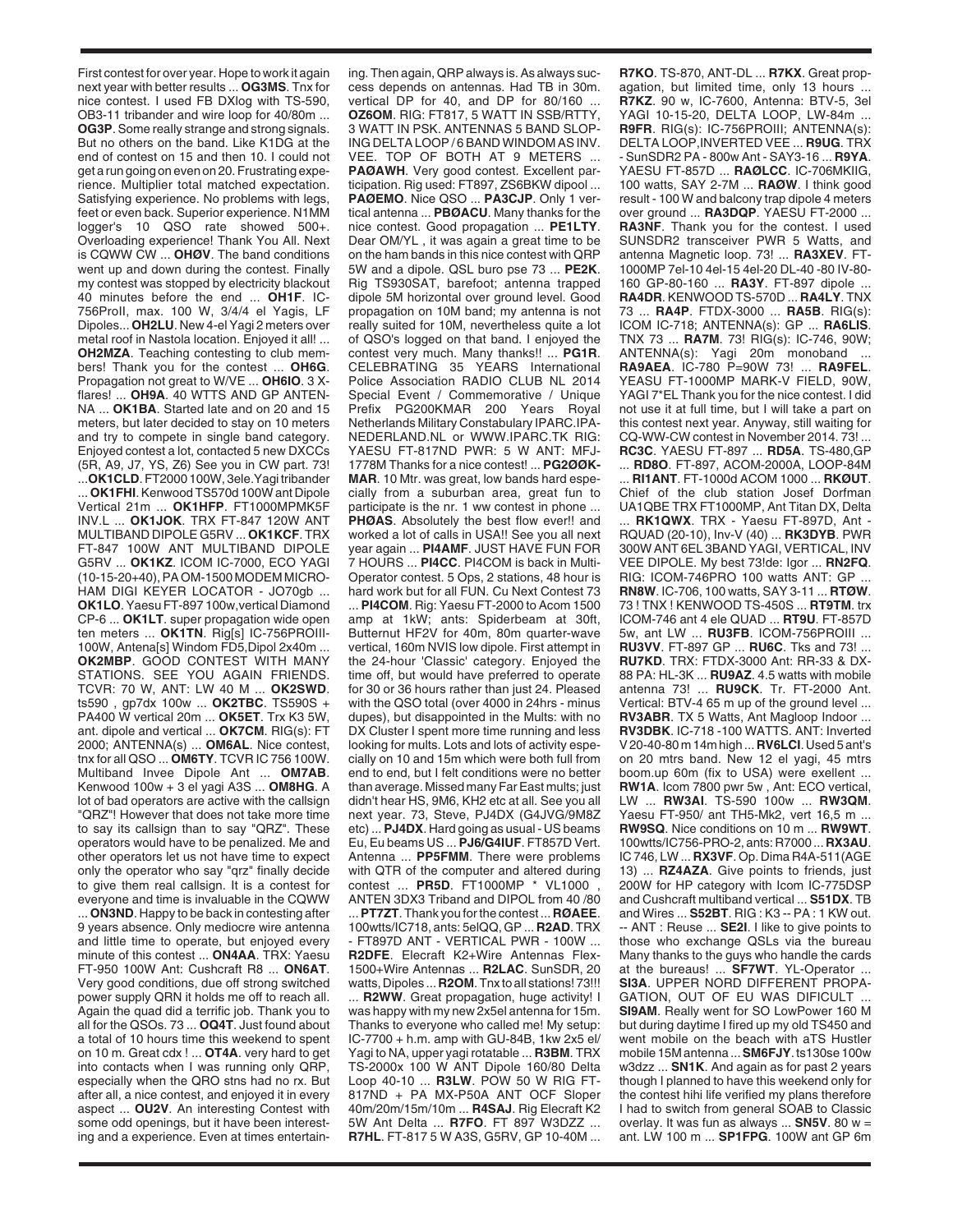on balcony above the ground 19m ... **SP2WGB**. IC-765+SB-220M, ANT:GP160M,3xBeverages, K9AY ... **SP3GTS**. Rig: IC7400, Ant: TH11DX, R-8 ... **SP4DZT**. Rig. IC751A PWR 80W Ant. DIPOL ... **SP4GHL**. RIG:FT-950 PWR:5 ANT:2el Delta Loop ... **SP4LVK**. 82 AGE – TNX ... **SP5BB**. IC706MKIIG, W3DZZ,73' ... **SP5BMU**. Alinco DX70TH - 100W TX Antenna - T 17m + 30 Radials RX Antenna - Beverages ... **SP5CJY**. Improved score compared to the last year ... **SP5DDJ**. RIG:TS-480 PWR:100 ANT:GP MV-10 SANDPIPER ... **SP5TIM**. FT 1000 MP Mark V Field - 95 W Antenna dipole for 21 Mhz h=45 ... **SP6DVP**. FT1000MP, Ant.: VERTICAL ... **SP7FBQ**. trx hm 5 W ant dipole Generated for IARU HF Contest by IARU-GEN software (c) SP7DQR ... **SP7JPN**. FT 857D ANTENA DELTA 20m 15m 10m - SP3PL ANTENA GP 7 DX - SP7GXP ... **SP7LSL**. RIG:FT-450 PWR:100 W ANT:HEXBEAM ... **SP7QPG**. IC738 80w Ant: Dipole 2x19,7m ... **SP9EMI**. RIG IC730 100W, ANT 1 EL DELTA 42m 10UP ... **SP9KJU**. IC730 80W ant delta loop ... **SP9MDY**. TRX - Icom IC-746Pro 100Watts ANT - Delta ... **SP9OHL**. Rig-Kenwood TS130S, 100W Ant- GP7 + dipole ... **SP9PRR**. 2012-03-05 ... **SP9RM**. TRXFT-817 ND ,ANT DELTA 2 el 14-28 Mhz ,3,5-7 MHZ SLOPER ... **SP9RQH**. RIG FT-450AT ANT GP ... **SP9RTL**. IC 735 100 W INV.L ... **SQ1OD**. Portable station, working with batteries. Two element Yagi (wire and bamboo :) Cost 1.5\$ ... **SQ5NBE**. IC706MK2G,PWR100W, ant:DELTA80m, DIPOL40m,15m ... **SQ6DGO**. TRX: TS-130V, PWR: 5W, ANT: W3DZZ ... **SQ6IYV**. Thank for all, nice to meet my friends again. I hope that in the next year will be better conditions on TOP BAND for LPower EU - NA ... **SQ9IAU**. trx - FT897D max - 100 W ... **SQ9LOM**. Rig-Kenwood TS130S, 100W Ant-GP7 ... **SQ9NOS**. We enjoyed the contest as always, despite strong winds destroyed 20's VDA and we missed the band the second night. Hope to do it better next year! ... **T48K**. my third foreign country in contesting, nice to be on the other side of the pile-up ... **T88HZ**. I enjoyed the contest ... **T88WJ**. Kenwood TS-440S ... **TA1AMO**. YAESU FT-990 AND FB-33 ... **TA1FA**. Power 2,5 wats Ant.: Delta loop 80m band ... **TA3IW**. Very nice contest. New DX`s for me. Tnx ... **TA4PR**. TCØF callsign is dedicated in the memory of Silent Key TA1F Tuncer TOPDEMIR. He was a member of TRAC (Turkish Amateur Radio Association) and he was one of the leading member of the installation of the first repeaters in Turkey ... **TCØF**. This is always the best contest - CDX where ok but 10m band went out bit earlier than I hoped, and where late up so it was relaxed. Took a bit of fun run on 20m to give some multis but the band was not very lively. Next year ! 73, Benni ... **TF3CY**. CQ WW 2014 SSB reminds me how band condition may change instantaneously to the worse or to the better. The conditions came a little bit back late Sunday evening with a small opening to VE and Asiatic Russia. Antenna setup proved be to very powerful, allowing me to work weak signals. Most EU signals were booming S9++. Our most moderate power output added to the excitement. I couldn´t help smiling a little near the end of the contest for many reasons ... **TF4X**. Great contest had a great time, besides some family activities. Thanks for everyone for the QSOs ... **TG9AJR**. Operating from F6KOP ... **TM1A**. KENWOOD TS950 SDX - dipoles 80/160m - dipoles 40/20/15m - 5el 10m ... **TM2G**. 10 was in great shape, but 160 and 80 were very quiet ... **TO5A**. RIG: TS-590s, PA - 1 KW; ANTENNA: TH3-MK4 ... **UAØSR**. Kenwood 590s ... **UAØUY**. IC-7600 and 3-el. SteppIR ... **UA1AQA**. ICOM-718,GAP TITAN,DELTA 160 METRS ... **UA1CUR**. Hello! Just one request. Working 48 hours nonstop is a very difficult task. Maybe later the results may bring some delight but sitting in one position for two days brings physically harm to a man for sure. My proposal is to have a 12-hour-rest out of 48 during this contest for SO. IOTA contest is an excellent example, thanks to the organizers! It's well known that the propagation on 10m or 15m is much better closer to the equator and those countries always have evident advantage. Northern countries may get a chance of having a rest during the activity on 10m or 15m band but be more active on low frequency bands. Generally this contest is interesting especially in LP when you constantly have to stroll along the overcrowded bands. Thanks to the organizers and all the participants who responded to my weak signals,73! ... **UA3BL**. It was an awesome contest! Outdoor was -15C and only my trx warmed myself, hi hi! ... **UA3IVF**. TX: TS-590, Pwr 5 Watts Ant: Homemade FD-4 ... **UA3LMR**. Yaesu FT-857D, Dipole ... **UA3RAB**. FT-950, 70 Wt, LW ... **UA4ARF**. Kenwood TS-570D 100wtts ANT.GAP Titan ... **UA4HTT**. IC-751 LW-42.5m ... **UA4NCI**. OMNI-V + compressor audio +10 dB GP 12m ... **UA4NDX**. FT-757GX, 3 el YAGI, CABLE 30M ... **UA9XMC**. It was thrilling to work in the contest first time. Used handmade trcvr 10W ... **UB1AHI**. I'm 16 years old. Thanks for the contest ... **UB9UAT**. IC-756PRO 100W 2EL QUAD ... **UN5C**. Radio: KENWOOD TS590S, 100W Antennas: 5/4/4-el quads (28-21-14 MHz) 73! ... **UN9GD**. TRCVR SW-2013, PWR 5W, ANT INV.V ... **UR3PGW**. IC-7600, PWR 100 W, Ant. A4S/A744, GP TITAN DX ... **UR5CN**. ts-990 ... **UR5DAN**.

RIG(s): TS 870; ANTENNA(s): Cushcraft A3S, dipole, vertical **UR5EPG**. Antenna G5RV, LW 42 meters, Rig Homemade, Pwr 25 Watt(s) ... **UR5FCM**. TX/RX - TS-590, 80W Ant - XL222, Delta ... **UR5ROY**. I am sorry, INTERNET was problems ... **USØIW**. I want to thank *CQ*-magazine the right decision to keep ham radio out of politics ... **US5WE**. TX: homemade 5W, ANT: dipole ... **UT1PG**. TX/RX - FT-950, 80W Ant - I.V ... **UT3RS**. HOMEMADE TRX 4W GP 10-40 VERT 40m 80-160 ... **UT5UUV**. 4 el. Yagi, IC-756PRO3, Heil ProSet HC-5 ... **UT8UF**. Flex-3000 100W Ant OCF Dipole. Sorry, just a few hours for contest this year! ... **UW1U**. TS-590S 100 Watts, Vertical ... **UW1WU**. Icom IC-721 ... **UX1VX**. IC-7410, Dipole 20-15-10 m h=20 meters, cabel h=5 meters ... **UX3IT**. YAESU FT-450D ... **UY1IP**. POWER-100W Tnx for nice contest. Good luck! ... **UY2UQ**. Conditions just too good to give up, chores await the work week :) ... **VA3PC**. KX3, 5w, verticals ... **VA3RKM**. Contesting is another way to make use of the cottage. Great conditions and lots of stations. Looking forward to CW ... **VC3V**. Conditions were great. Too bad that even after nearly 40 years, the XYL still can't remember that last week- end of October is a contest. CONDX were great and, as usual ... **VE1JS**. ANT DX LB PLUS RIG IC-706MK2G ... **VE2CWQ**. Abridged story: the squirrels won. Full version: Very soon into the contest (already dark outside) my only antenna, 80/40 vertical, starts to act up badly. Checked the feedline and found the spot where the coax has been literally chewed in half. I am not that much into SSB contesting, so decided to have a full night's sleep and fix things up the next morning, and so I did. Took a lot of Saturday off, but eventually got back into the contest. Guess what? Soon after dark same thing again. This time in two places, one exactly where the previous day's damage was. I fixed that Sunday morning. By this time I almost lost interest and when on Sunday after dark found the feedline chewed through again I thought it was actually funny. Those darn squirrels somehow do not like me ... **VE3BR**. Visitors: Dan VA3DJ, Paul VE3PMV & Jack VE3WBT Another great DX contest that the group had fun with, again this year. Murphy struck a few times with some hardware problems, rig controls quitting and some problems with a headset, still we exceeded our score from last year with a higher QSO count. Our zones and countries worked were actually down a bit. A fun contest again, with everyone working every station and getting more experience. We actually had Geogette (Scott's better half) get her feet wet and call CQ with many responses. She told me when she first started to call CQ, "I got one", another Contester born. We are getting more familiar with the strange calls, as no one was asking what country that was. The program tells you the country. Lots of fun, with some ragchewing with our visitors too. Hope to see you all for the next one. 73 Rick VE3BK ... **VE3DC**. Another Great Contest again this year, with hardly any QRN only a few EU stations heard, and many less NA stations worked then in the previous years. Thanks to all who entered or I worked during the CQWW 2014 contest.CU next year ... **VE3EDY**. Other commitments this weekend made it hard to get on the radio. Conditions were pretty good and the time spent operating was great fun! ... **VE3SS**. Started slow on Friday, then next morning the QSOs were coming in faster and faster. Had one monster run on 10 on Sunday thanks to the great conditions. Usually SSB QRP is pure misery, but not this time. Thank you to sunspot 12192. KX3 (5w), Explorer 14 @15m, 40-10 inv vee @14m, 80 half sloper ... **VE3VN**. Not usually an SSB op, but decided to stick my toe in. Had much fun once I got going. Great condx on 10m ... **VE3ZY**. Great contest! Great conditions! ... **VE3ZZ**. Many US stations working simplex DX below 7.125

... **VE6LB**. Dynamic solar condx made for a great contest! ... **VE6ZC**. My thanks to CN2AA for my last QSO for zone and country ... **VE7ABC**. I was very pleased to make many DX QRP contacts. I especially appreciated the efforts of a number of operators to copy my (probably weak) signal ... **VE7BQO**. Lost our 80M four square in a Saturday night storm. Ugh ... **VE7GL**. Those who showed up for this Contest had a lot of fun ... **VE7NA**. great conditions for me on 15 this year, not so hot on 20 same qth as previous contests with g5rv and 100 watts, some new countries worked including Mayotte for my first zone 39 ever ... **VE7RSV**. Fun Contest. Bands were good but I need to work on my low band antennas

... **VE7XT**. VI3RVAC is a special event callsign to celebrate the 100th Anniversary of the Royal Victorian Aeronautical (flying) Club ... **VI3RVAC**. 26th October 2014 was my 75th birthday. I am delighted with this score. There should be some encouragement to exchange names as well as numbers. Equipment: Yaesu FTDX 3000 and 30 year old G5RV wire antenna ... **VK2BAM**. Actual TX Power: 5w (min xmit power on FT Rookie (Licenced 2012) Some new countries but hard work Propagation wasn't kind! ... **VK2ELF**. Very difficult to work North American stations due to Yagis pointed to Europe or Japan. I was also side on to many DX station antennas even though they were s9+ sigs I couldn't get thru to them. I did however work many stations that were on